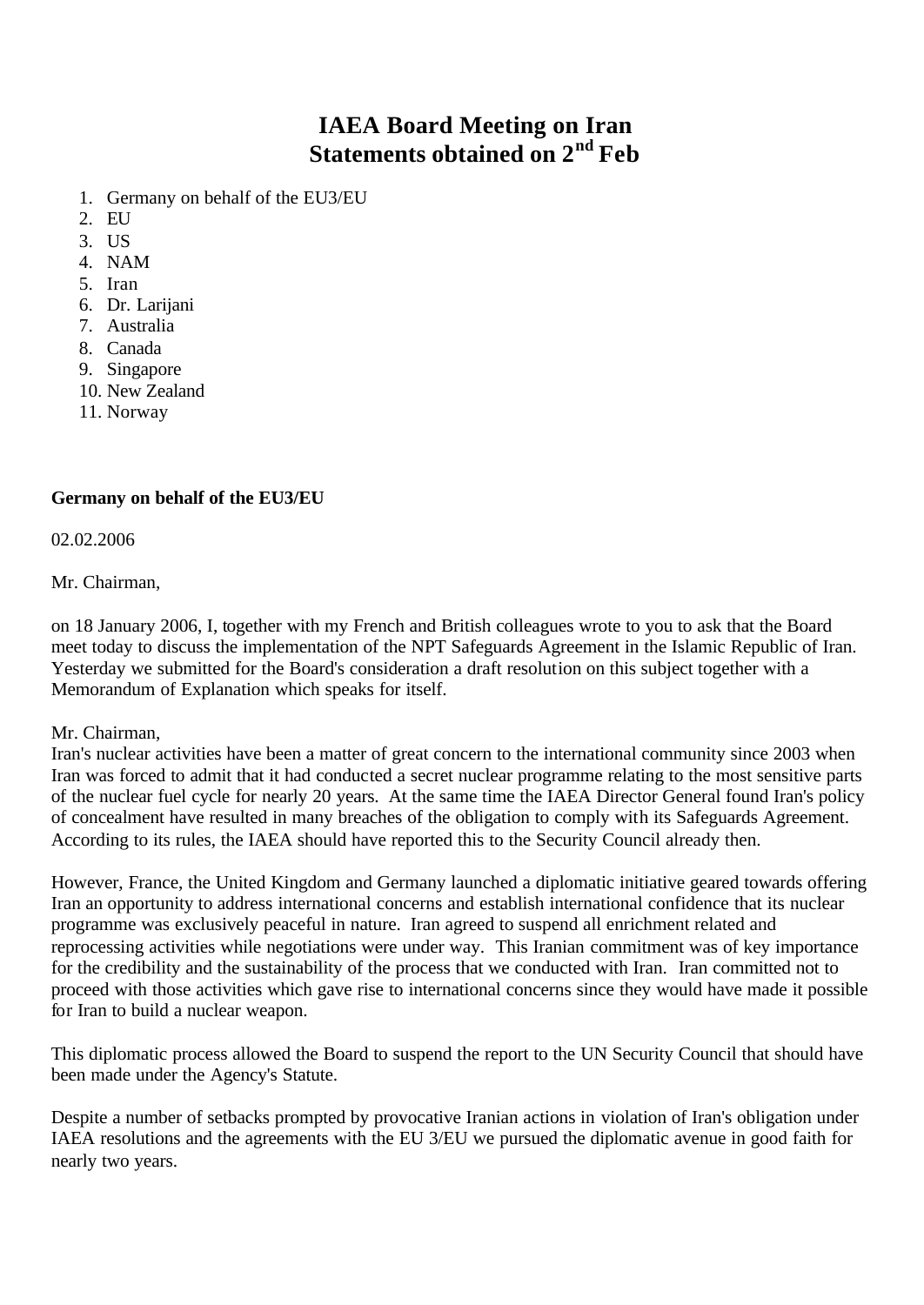In early August 2005 Iran was offered an ambitious proposal for cooperation with Europe in the political, security and economic fields. This proposal reaffirmed Iran's rights under the NPT and included European support for a civilian nuclear programme in Iran as well as proposals that would have given Iran internationally guaranteed supplies of fuel for its nuclear power programme. This offer was brusquely rejected even before it was handed over.

And even before rejecting the offer, Iran resumed Uranium conversion in Esfahan despite repeated requests by the Board. This was a clear violation of IAEA board resolutions and the commitment Iran had given us in the Paris Agreement in November 2004. However, responding to requests by Board Members we were ready to go the extra mile in search of a negotiated solution. To this end the EU3/EU met an Iranian delegation for exploratory talks on 21 December 2005 to see if we could find a basis for resuming negotiations. At that meeting we made crystal clear that a resumption of negotiations would only be possible if Iran refrained from any further erosion of its suspension commitment. We also agreed to hold a further exploratory meeting on 18 January 2006.

However, on 3 January 2006 Iran wrote to the director General of the IEAE that it would resume enrichment related activities. This latest Iranian decision, announced prior to the meeting foreseen on 18 January is a further clear rejection of the diplomatic process launched by the EU 3/EU and supported by the international community.

It also constitutes a further challenge to the authority of the IAEA and the Non Proliferation Regime. In the face of this challenge, our three Ministers and the High Representative of the European Union met in Berlin on January 12th and decided to inform the Board of Governors of the IEA that our discussions with Iran had reached an impasse.

#### Mr. Chairman,

we continue to be committed to resolve the issue diplomatically. Over the past few weeks, we have conducted a very broad range of consultations at the highest levels. These consultations revealed that our concerns about the nature of the Iranian nuclear programme are widely shared.

The Board will not doubt be aware that the consultations I have just referred to also involved all 5 Permanent members of the Security Council and led to a meeting of Ministers in London on January 30th 2006. Mr. Chairman, to put this all in the right perspective, let me be absolutely clear:

- this is not a dispute between Iran and Europe - this is an issue between Iran and the whole international community represented in this Board.

- this is not a dispute about the rights of Iran under the NPT, which we have always respected and reconfirmed - this is about the necessity of Iran to build the necessary confidence in the exclusively peaceful nature of its nuclear programme, in line with Iran's NPT obligations.

- This is not about the IAEA transferring its responsibility to the Security Council - this is about the credibility of the NPT, the strengthening of the international non-proliferation system and the authority of the IAEA and its decisions.

- This is not about abandoning diplomatic efforts, - this is about solving a problem within the multilateral system and by peaceful means. The EU3/EU continues to be committed to resolving the issue diplomatically. The diplomatic endeavours have entered a new stage: the time now has come for the Security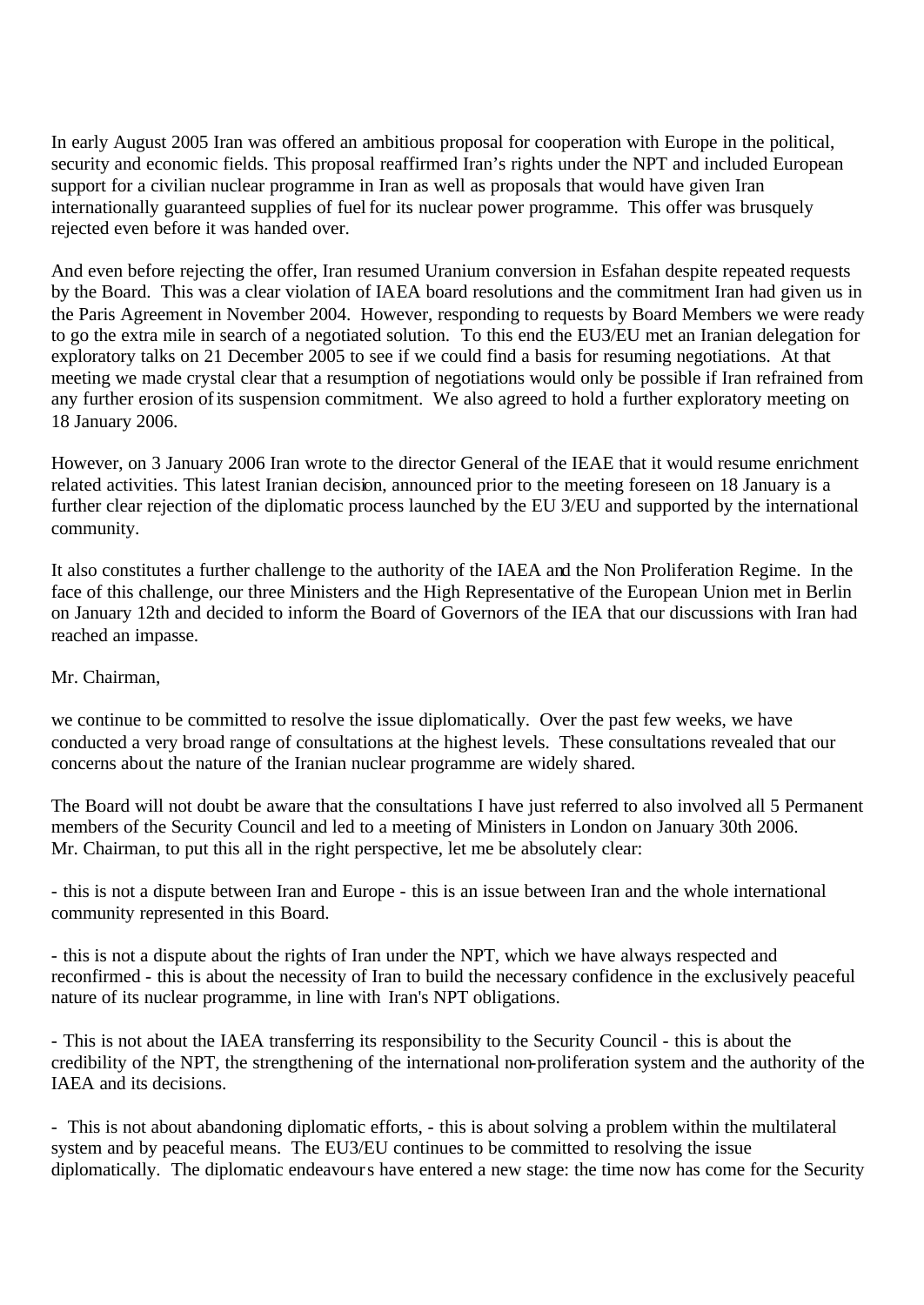council to become involved to reinforce the authority of the IAEA resolutions

- Now is not the time for Iranian threats to unilaterally end cooperation with the agency in breach of its obligations. Nor is it the time for Iran to further undermine confidence in its intentions fostered by such actions. The need now is for Iran to address the existing international concerns, to respect decisions by the Board.

We hope that the resolution which we have tabled, based on the Boards continuing resolve to work for a diplomatic solution to the Iranian nuclear problem, will commend itself to Governors. The ball is again in Iran's court. We call again on Iran to heed the Board's calls and to create the conditions for the resumption of negotiations.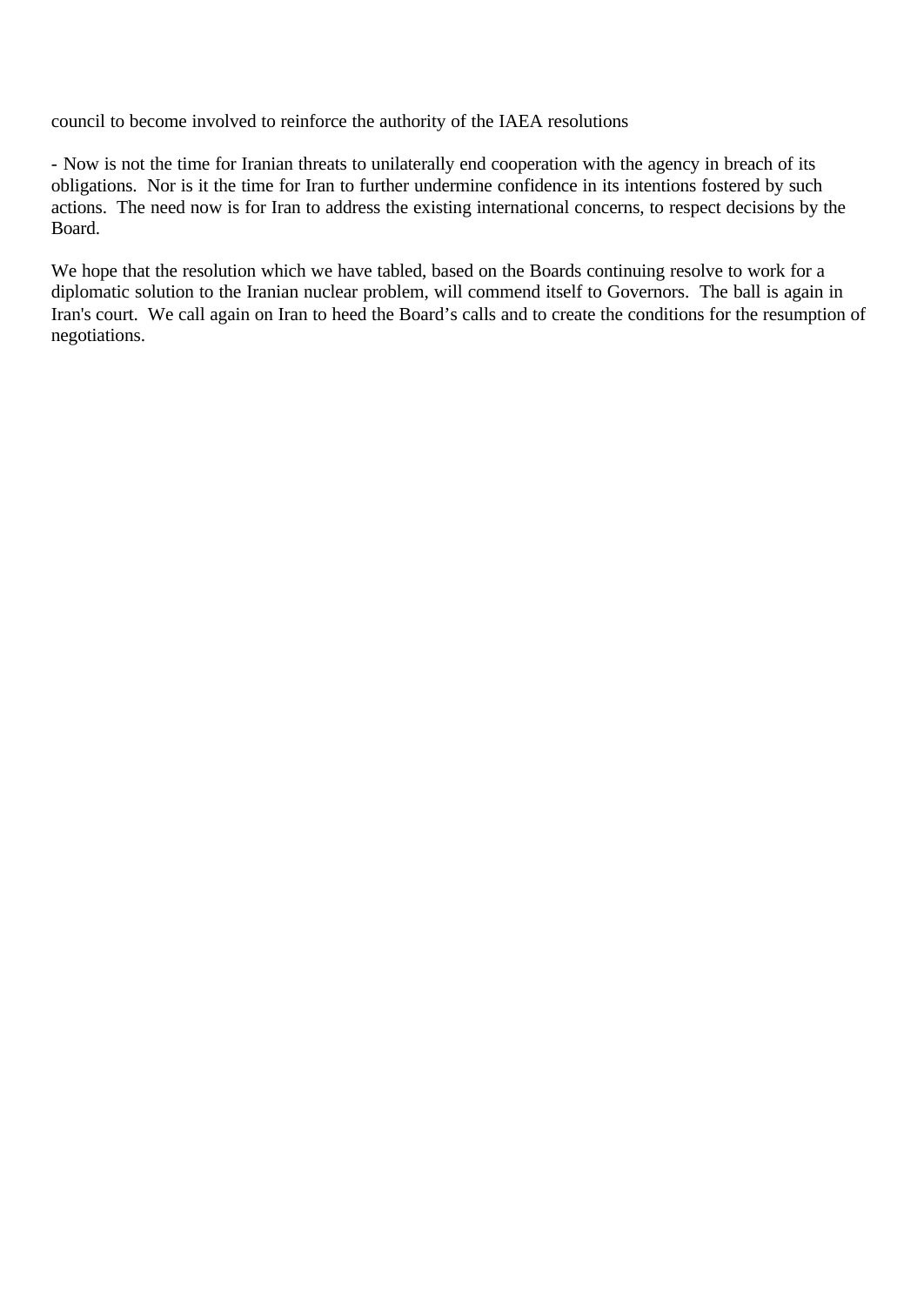### IAEA Board of **Governors meeting starting** on 2 February 2006

### **EU Statement on Iran**

Mr. Chairman,

I have the honour to take the floor on behalf of the European Union. The Acceding Countries Bulgaria and Romania, the Candidate **Countries** Turkey, Croatia\* and the former Yugoslav Republic of Macedonia, the Countries of the Stabilisation and Association Process and potential candidates Albania. Bosnia and Herzegovina, Serbia and Montenegro, the EFTA countries Iceland, Liechtenstein, members of the European Economic Area, as well as Ukraine align themselves with this statement.

Mr. Chairman.

The European Union would like to thank the Deputy Director General for Safeguards for the Update Brief circulated on 3 January 2006 on the developments that have taken place since November 2005 in connection with the implementation of the NPT—Safeguards Agreement in the Islamic Republic of Iran and on the Agency's verification of Iran's voluntary suspension of enrichment related and reprocessing activities

We infer from this report that there has been little progress since the Director General reported last November. Far from heeding the calls of the international community to cooperate with the Agency, Iran continues to deny the Agency access to individuals; key question remain unanswered and major gaps remain in the history of Iran's nuclear programme. The EU is particularly concerned that Iran has declined the Agency's request to provide the Agency with a copy of the document relating to the fabrication of nuclear weapons components.

The EU also deeply regrets that, despite repeated calls from the Board for the maintaining of the suspension of all enrichment related and reprocessing activities which the Board has declared essential to addressing outstanding issues, Iran resumed uranium conversion activities at its Isfahan facility on 8 August 2005 and took steps to resume enrichment activities on 10 January 2006;

Mr. Chairman, On 30 January 2006, the Foreign Ministers of the European Union agreed on the following conclusions on Iran and I quote:

The European Union is gravely concerned at the removal of seals at several nuclear installations including at Natanz, and Iran's decision to resume enrichment related activities. The EU calls on Iran to re-instate the seals and to re-establish full, sustained and verifiable suspension of all enrichment-related and reprocessing activities as called Iran repeatedly in IAEA Board of Governors' resolutions as an essential confidence building measure.

In line with the requests made in IAEA Board of Governors Resolutions the EU emphasizes the need for Iran to refrain from all enrichment related and reprocessing activities until international confidence is restored.

This is not a dispute between Iran and Europe, but between Iran and the international community. The EU does not question the right of Iran to the use of nuclear energy for peaceful purposes in conformity with its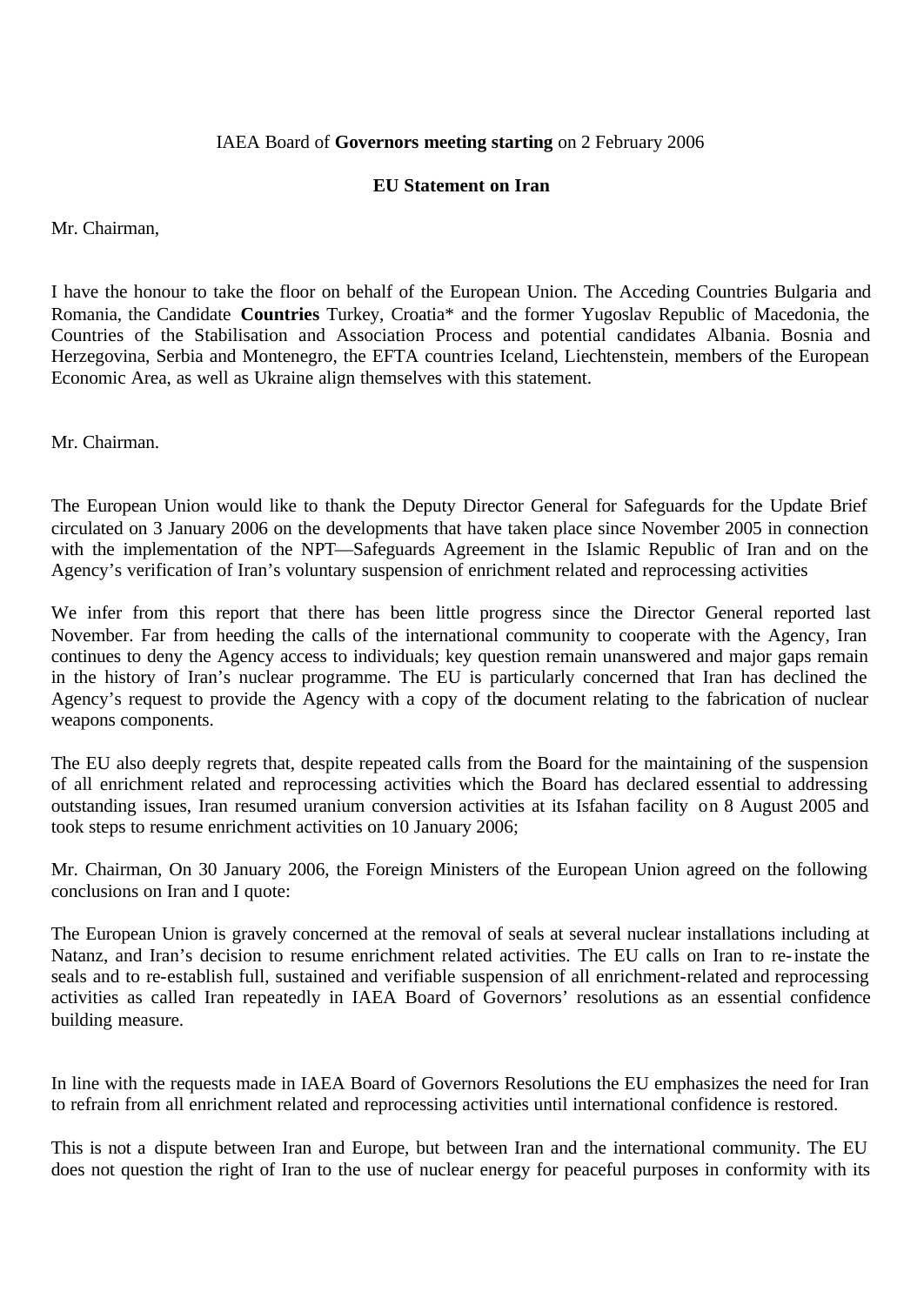obligations under the NPT, a right which we have consistently reaffirmed. The dispute is about Iran's failure to build the necessary confidence as to the exclusively peaceful nature of its programme. This confidence has further eroded as a result of the unilateral steps Iran has taken contrary to its commitments. The Council noted with concern that the Director General has reported that the IAEA is not yet in a position to clarify some important issues after two and a half years of intensive inspections and investigation and that Iran's full transparency is indispensable and overdue.

In the light of recent Iranian actions, which run counter to IAEA-Resolutions and which are a rejection of the efforts to explore whether a basis can be agreed for resuming negotiations, the European Union Member States will closely coordinate and work for the forthcoming extraordinary meeting of the IAFA Board of Governors in Vienna to involve The UN Security Council to reinforce the authority of the IAEA in hue with these conclusions. This is a necessary and appropriate step, fully in line with the IAEA Board of Governors' resolution of September 2005, which found that Iran had been non-compliant with its Safeguards Agreement and that the history of concealment of Iran's nuclear activities and the nature of these activities had given rise to questions within the competence of the Security Council.

The EU believes that the issue can still he solved by negotiations; but this will require a cooperative and transparent approach on the part of the Iranian government with the IAEA, and the return to full suspension. The EU remains committed to a diplomatic solution to the Iranian nuclear issue in which the IAEA should play a central role. Involvement of the Security Council does not end the IAEA's responsibilities; on the contrary it strengthens them.

The EU will remain fully engaged in this issue. The EU Member States will closely coordinate their action both in the framework of the IAEA in Vienna and of the United Nations in New York, in coordination also with international partners.

The Council recalls in this context its support for the establishment of a zone free of weapons of mass destruction in the Middle East, including their means of delivery.

The Council recalls that in its Conclusions of 7 November 2005 it repeated that the evolution of its long term relationship with Iran would depend on action by Iran to address effectively all the EU's areas of concern. The Council regards Iran's resumption of enrichment—related activities as a negative development that will impact on the overall relationship which we will review in the light of actions taken by Iran. The Council reiterates that it is up to Iran to determine, through its actions, whether its long term relationship with the EU will improve or deteriorate.'

## (end of quote)

As it is well known, a Ministerial Meeting took place on 30 January 2006 in London to discuss the way forward regarding the Iranian nuclear program At thus meeting, the ministers agreed on a statement in which they

(quote)

- "underlined their commitment to the NPT and their determination to prevent the proliferation of nuclear weapons;
- shared serious concerns about Iran's nuclear program, and agreed that an extensive period of confidence—building was required from Iran;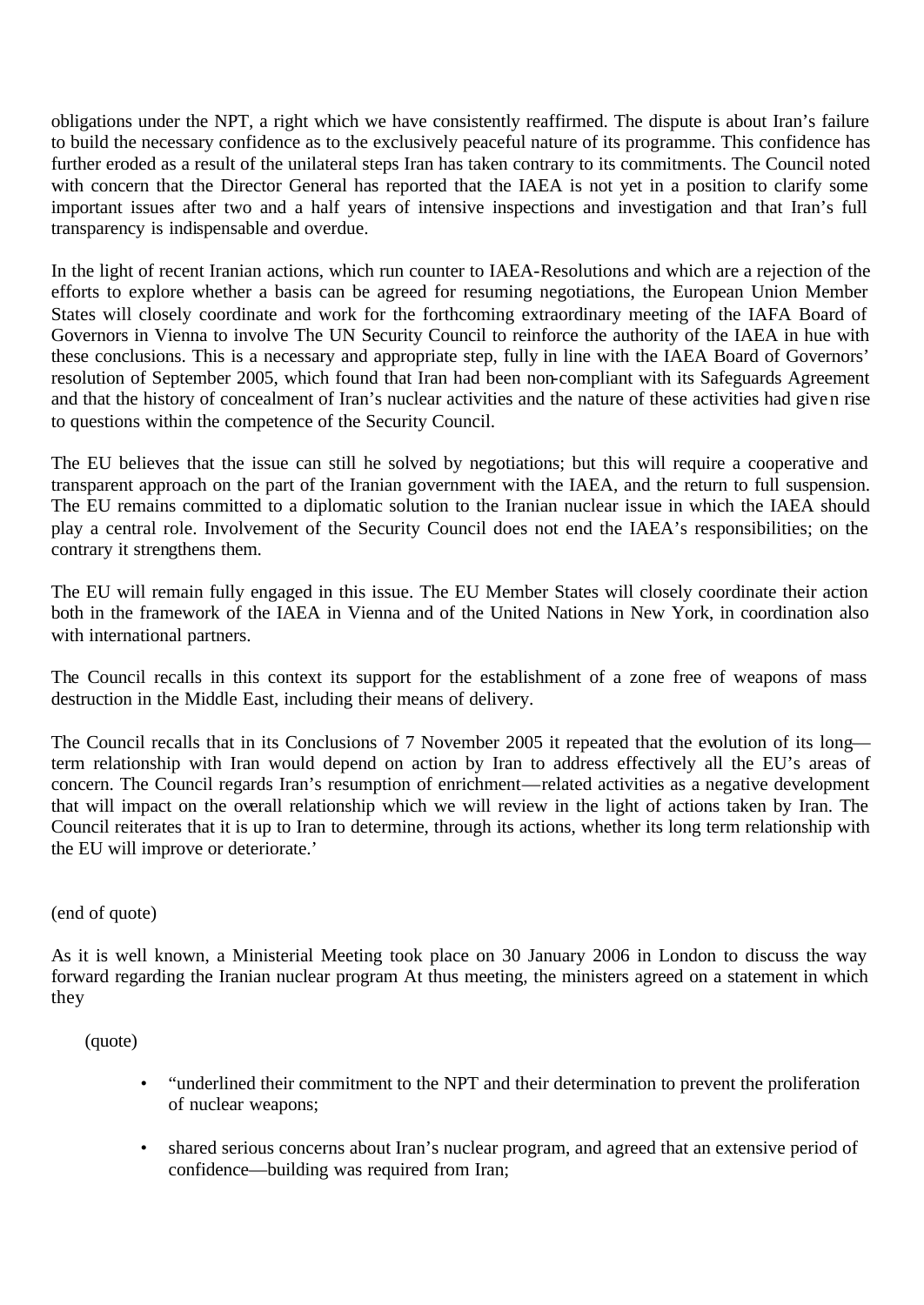- called on Iran to restore in full the suspension of enrichment—related activity, including R&D, under the supervision of the IAEA;
- agreed to propose that this weeks Extraordinary IAEA Board meeting should report to the Security Council its decision on the steps required from Iran, and should also report to the Security Council all IAEA reports and resolutions, as adopted, relating to this issue;
- also agreed to propose that the Security Council should await the Director General's report to (hue March meeting of the IAEA Board, which would include a report on the implementation of the February Board's Resolution, and any Resolution from the March meeting, before deciding to take action to reinforce the authority of the IAEA process;
- and conformed their resolve to continue to work for a diplomatic solution to the Iran problem

(end of quote)

Mr. Chairman

To end, the EU would like to express its full support for the Draft Resolution on the implementation of the NPT Safeguards Agreement in the Islamic Republic of' Iran as tabled by France, Germany and the United Kingdom.

Thank you Mr. Chairman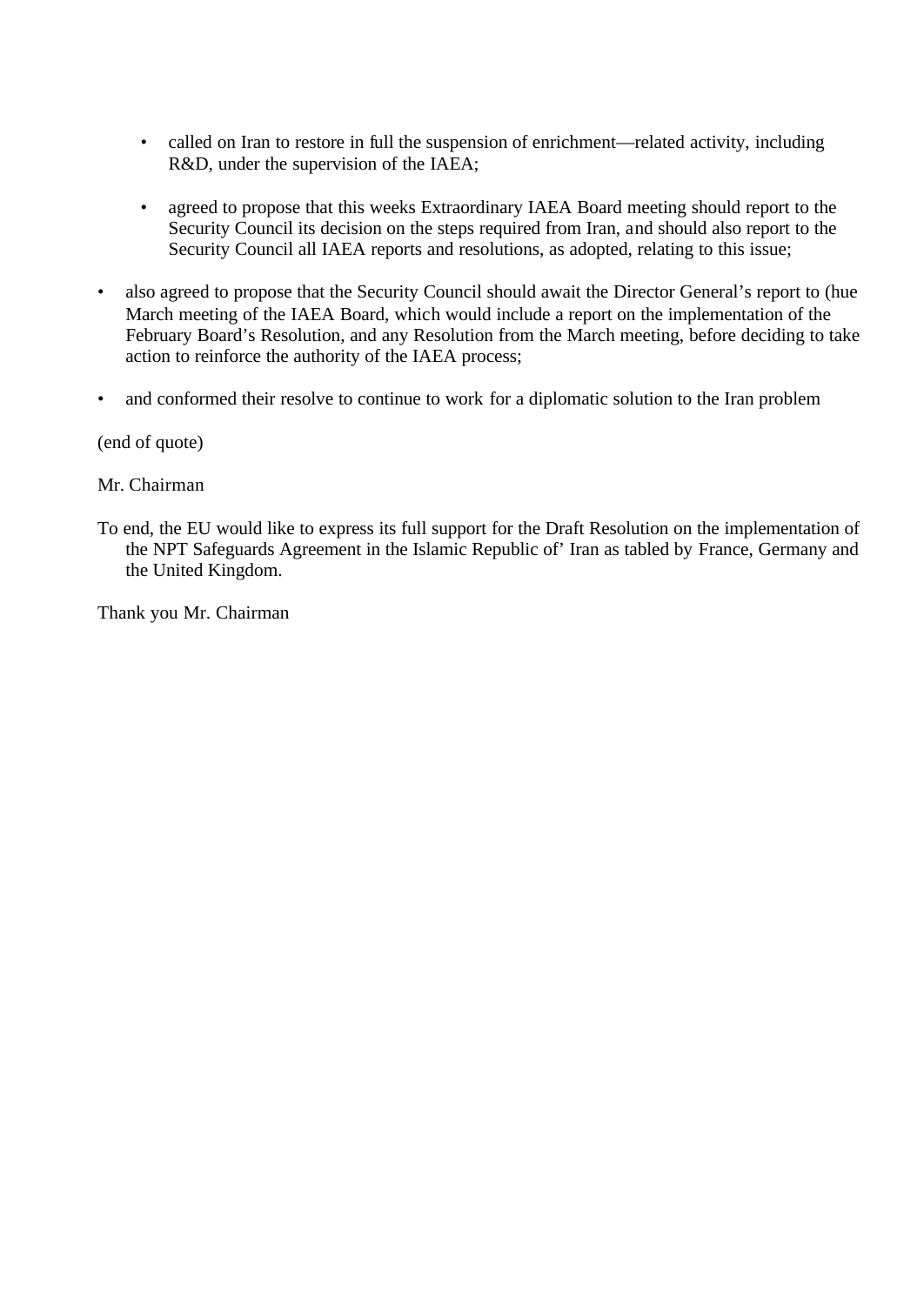# **US Statement for February 2 Special IAEA Board Meeting**

### Mr. Chairman:

On Monday Secretary Rice said, "the international community has come together to say to the Iranians that they need to find a way to have peaceful nuclear energy, if that is what they desire, but in a way that removes the proliferation risk associated with the current Iranian course."

Three days ago in London, the Foreign Ministers from the US, France, Germany, the UK, China and Russia and the High Representative of the EU issued a remarkable statement noting their serious concerns about Iran's nuclear programme and calling on Iran to restore confidence. The ministers affirmed that it was time for the IAEA to report Iran to the UN Security Council. They did not reach this decision in haste, but did so after a careful review of Iran's troubling history in pursuing its nuclear ambitions.

We should recall that in November 2003, Dr. ElBaradei first reported to the Board that "Iran has failed in a number of instances over an extended period of time to meet its obligations under its Safeguards Agreement." He described the undeclared uranium enrichment, conversation and plutonium separation work that Iran had hidden from the IAEA. The Board strongly deplored Iran's "failures and breaches of its obligation to comply" with its safeguards agreement. From that moment, we believe this Board had a clear statutory obligation, under Article XII.C, to report that non-compliance to all IAEA members, the UN Security Council, and the UN General Assembly.

However, the members of the Board agreed then that such a report would await the outcome of the EU3's diplomatic efforts that had begun in October 2003. These efforts were intended to secure Iran's full cooperation with the IAEA in order to provide the international community full confidence in the peaceful nature of its nuclear program. Over the ensuring 28 months, Dr. ElBaradei has issued seven further written reports, and three oral reports, all of which confirm that Iran is not providing the full cooperation with the IAEA needs, and is not taking the confidence building steps that the international community desires. In fact, it is quite the contrary, as we have just heard again from Mr. Heinonen. Mr. Chair, I ask that the contents of DDG Heinonen's oral report be made publicly available.

When Iran rejected the EU3 proposals and unilaterally broke the terms of the Paris Accord, the Board of Governors took action, and in September 2005, unequivocally found that Iran's many breaches and failures of its safeguards obligations constituted non-compliance pursuant to Article XII.C. The Board also found that Iran's history of concealment of sensitive nuclear activities and the stillunresolved questions about its program, raised questions that are within the competence of the UN Security Council pursuant to Article II.B.4.

Even then, we gave Iran more time to take action to restore our confidence in the peaceful nature of its nuclear program. Now, however, the Iranian leadership has demonstrated that it is determined to move forward with its uranium enrichment program and its heavy water reactor program which would give Iran the capability to produce material for a nuclear weapon.

The Board of Governors has adopted eight resolutions on Iran since 2003, all of which Iran has ignored or defied. It is time to send a clear and unequivocal message to the Iranian regime about the concerns of the international community by reporting this issue to the Security Council. The United States urges adoption by the Board of the resolution that the EU 3 have tabled. The time has come to fulfil the obligation of the Board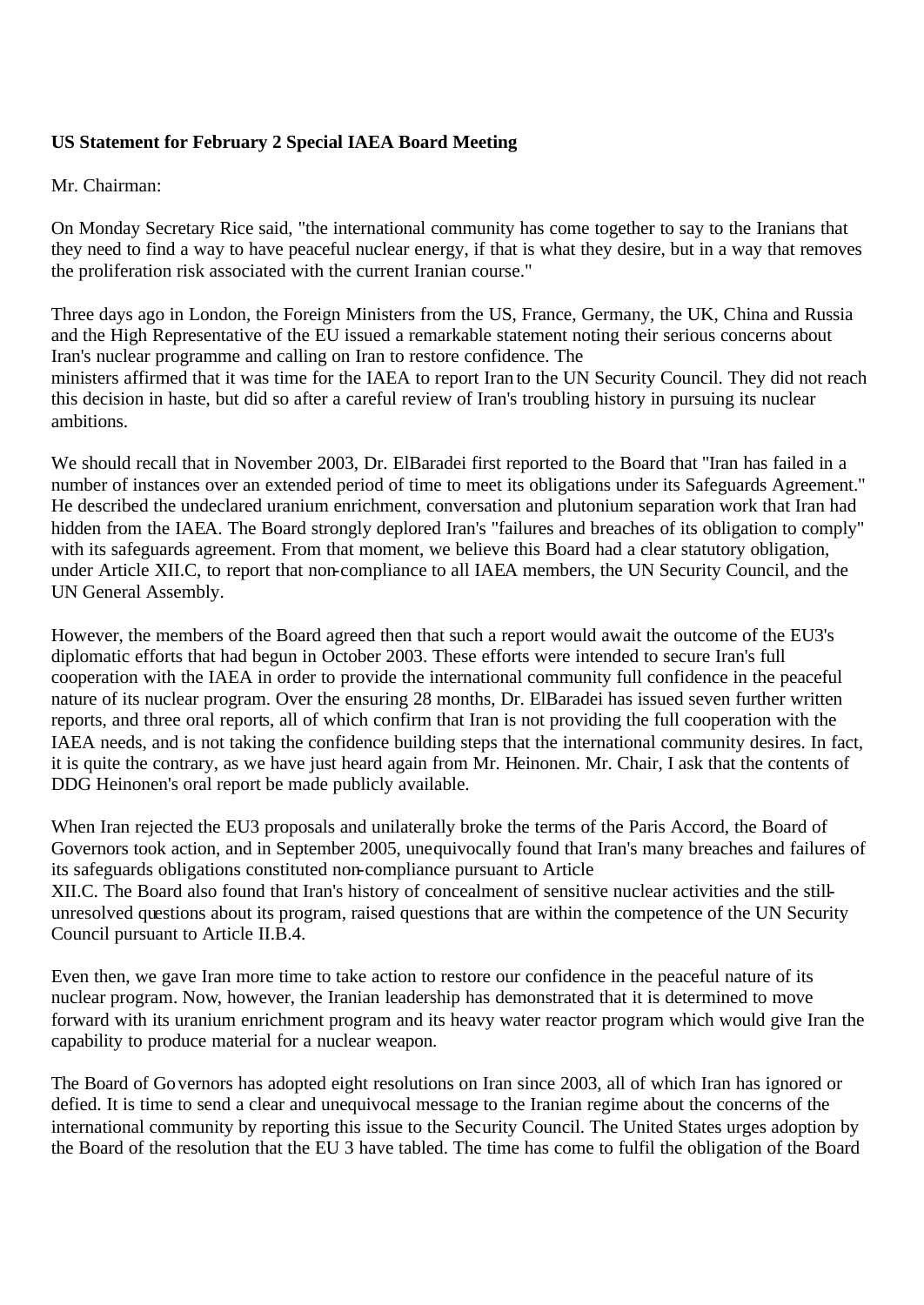under Article XII. C of the IAEA Statute to "report" the non-compliance finding with respect to Iran of September 24, 2005.

My government continues to support all efforts to seek a peaceful, diplomatic solution even as we enter a new phase of diplomacy. By reporting the Iran issue to the Security Council, we will increase the diplomatic tools available to the international community. Let me be clear: we are not now seeking sanctions or other punitive measures on Iran.

We do not seek to harm the Iranian people or deprive Iran of its right to nuclear energy for peaceful purposes. We also do not seek to remove this issue from the IAEA Board's active consideration.

Instead, we seek to support the ongoing efforts of the IAEA with the weight of the Security Council's authority. We seek a carefully calibrated approach in which the Council applies escalating measures on Iran's regime. We are hopeful that such an approach might persuade the Iranian leadership to change course. As a first step after the Council begins to consider action in March, we expect the Council to reinforce the decisions of the IAEA Board and strengthen the IAEA's continuing role by making its own call on Iran to cooperate with the IAEA, to comply fully and promptly with all IAEA Board resolutions, and to provide the IAEA with the transparency measures that the IAEA has repeatedly requested.

We urge Iran's regime to pay heed, and to allow a peaceful diplomatic resolution to this issue that builds confidence with the international community, benefits the Iranian people, and enhances international peace and security.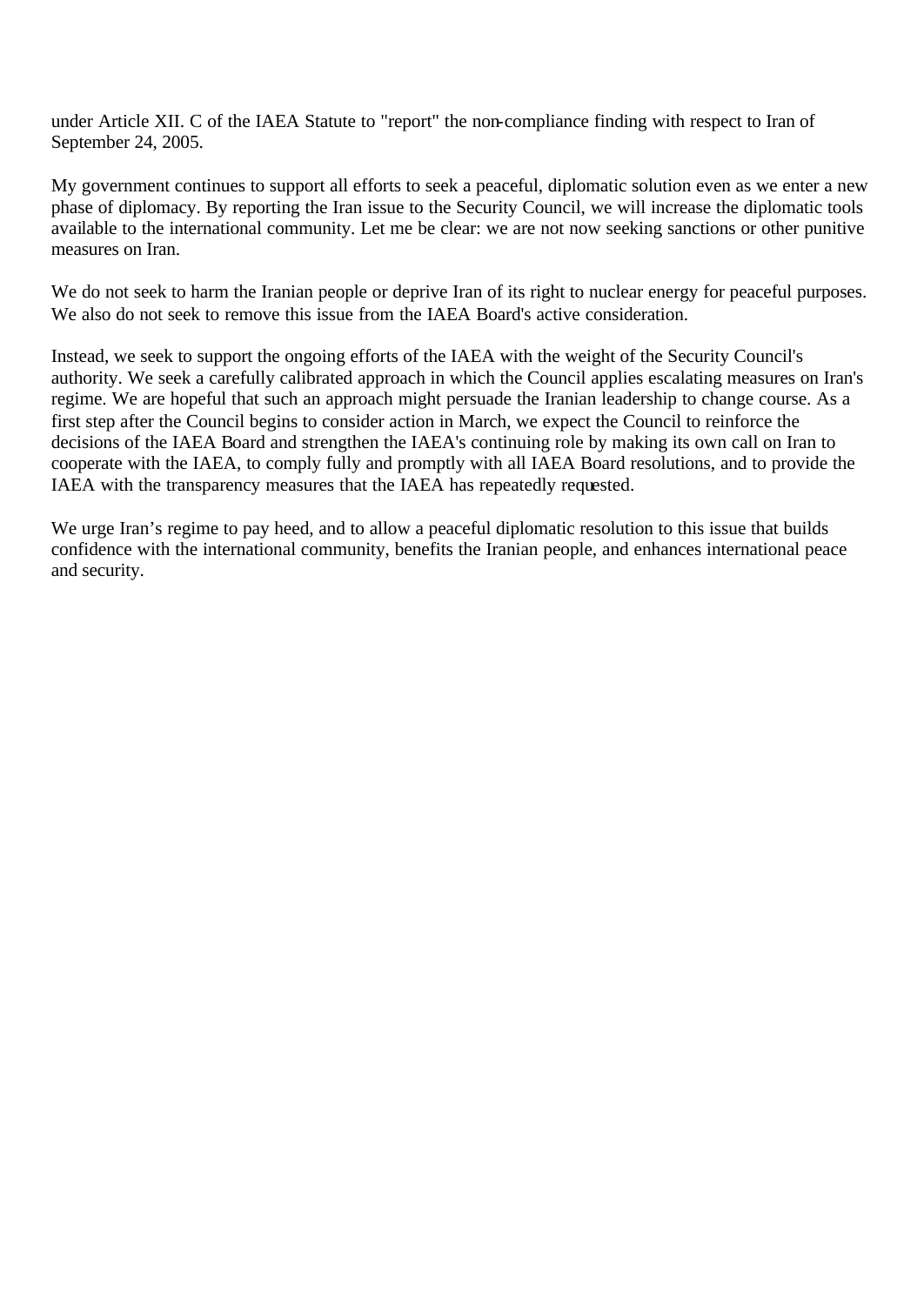**Statement by the Non-Aligned Movement (NAM)**

delivered by H.E. Rajmah Hussain Ambassador and Resident Representative of Malaysia to the International Atomic Energy Agency (IAEA) at the IAEA Board of Governors' Meeting Vienna, Austria; 2 February 2006

Agenda Item: Implementation of the NPT Safeguards Agreement in the Islamic Republic of Iran

Mr. Chairman,

I have the honour to make this statement on behalf of the Vienna Chapter of the Non-Aligned Movement (NAM).

2. I would like to place on record NAM's understanding that the Board of Governors' Meeting today, 2 February 2006, is not meant to consider or assess the overall implementation of the NPT Safeguards Agreement in the Islamic Republic of Iran. This would be a subject for consideration at the first regular meeting of the Board this year starting on 6 March 2006. NAM is also of the view that today's Board meeting is also not meant to consider the timing and content of a report by the Director General of the IAEA in accordance with the Board's previous resolution, which was voted upon, as contained in document *GOV/2005177* of 24 September 20O5 This would be premature as the Director General of the IAEA is still investigating outstanding issues in preparation for the March 2006 Board of Governors' Meeting.

3. Nevertheless, NAM wishes to take the opportunity of today's Board meeting to reaffirm its basic principles and position on matters related to the issue. NAM strongly reiterates the basic and inalienable right of all Member States, as stipulated in the Statute of the IAEA, to develop research, production and use of atomic energy for peaceful purposes, without any discrimination and in conformity with their respective legal obligations. Therefore nothing should be interpreted in a way as inhibiting or restricting this right of Member States to develop atomic energy for peaceful purposes. NAM furthermore reaffirms that Member States' choices and decisions in the field of peaceful uses of nuclear technology and its fuel cycle policies must be respected.

4. In this context NAM would like to reiterate its principled position that nonproliferation and peaceful uses of nuclear technology must be addressed in a balanced and non-discriminatory manner. NAM reaffirms its strong conviction that the total elimination of nuclear weapons is the only absolute guarantee against the use or threat of use of nuclear weapons. NAM also reaffirms further that Non-Nuclear-Weapon States should be effectively assured by Nuclear-Weapon States against the use or threat of use of nuclear weapons. NAM reiterates its conviction that pending the total elimination of nuclear weapons, efforts for the conclusion of a universal, unconditional and legally binding instrument on security assurances to Non-Nuclear-Weapon States should be pursued as a matter of priority. NAM also reiterates its deep concern over the slow pace of progress towards nuclear disarmament, which remains its highest priority.

5. NAM also believes that the efforts of the international community directed at non-proliferation should be parallel to the simultaneous efforts aiming at nuclear disarmament.

6. NAM would like to emphasize that it is fundamental to make a clear distinction between legal obligations of Member States to their respective safeguards agreements and their voluntary commitments.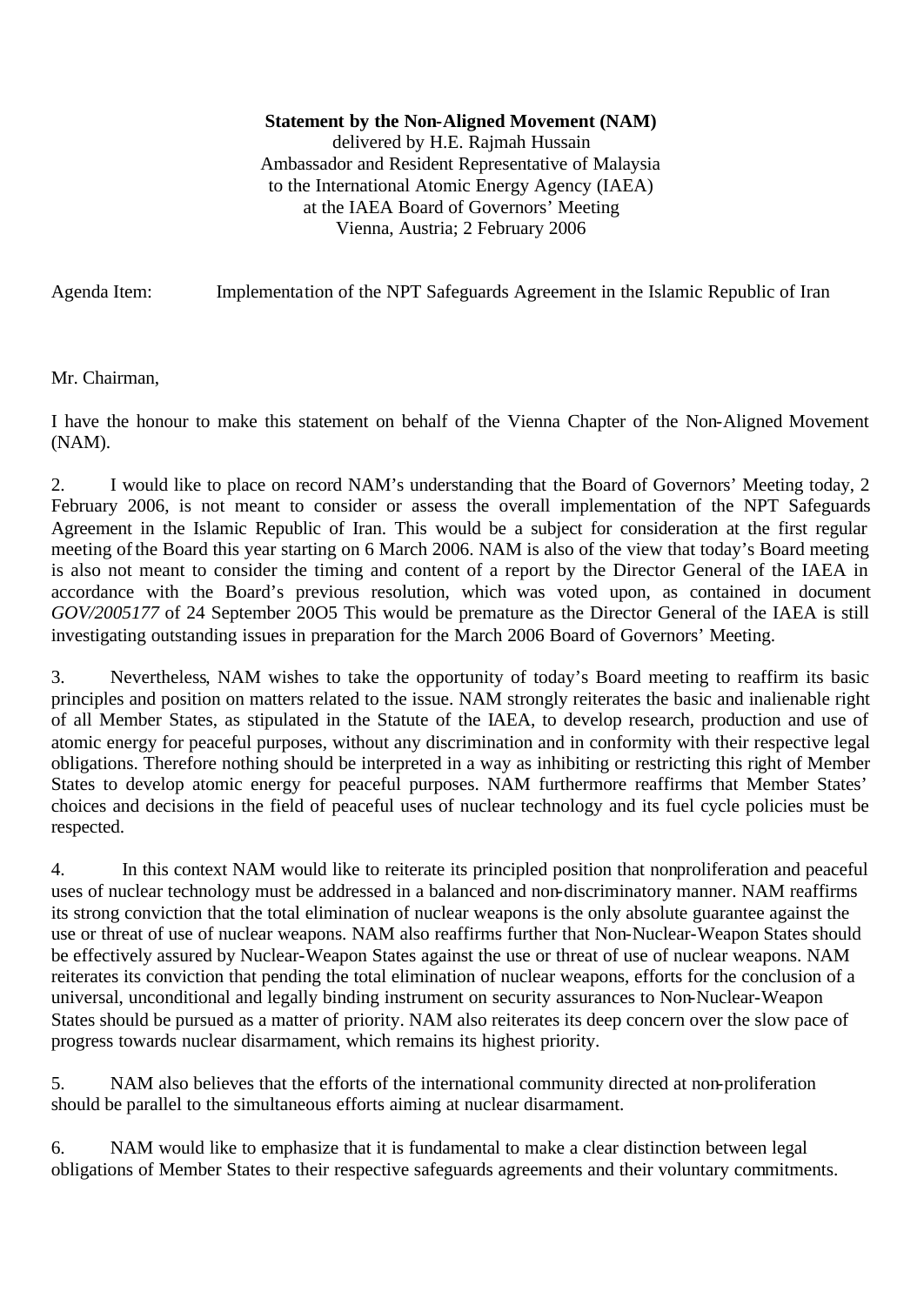This is required to ensure that voluntary commitments of Member States will not be turned into legal safeguards obligations. NAM is of the view that Member States should not be penalized for not adhering to their voluntary commitments.

7. Recognizing the IAEA as the sole competent authority for verification, NAM expresses its full confidence in the professionalism and impartiality of the IAEA led by Dr. Mohamed ElBaradei. NAM wishes to stress that all Member States should avoid any undue pressure or interference in the Agency's activities, especially its verification process which would jeopardize the efficiency and credibility of the Agency. In this regard, it strongly believes that all issues on safeguards and verification including those of Iran should be resolved within the framework of the IAEA and be based on technical grounds.

8. NAM notes that the Agency's investigation of outstanding issues relevant to the implementation of Iran's NPT Safeguards Agreement is being pursued with the Iranian authorities on the basis of a work programme developed with a view to, and in preparation for, the submission of a detailed report to the regular meeting of the Board of Governors scheduled on 6 March 2006. In this regard, due process must take its course before the Agency is able to submit a detailed report.

9. NAM had previously welcomed the fact that all the declared nuclear material in Iran has been accounted for by the IAEA, and that no such material has been diverted to prohibited activities. NAM recognizes that the Agency's work on verifying the peaceful nuclear programme of Iran, as per its declarations, is ongoing and in this regard, it is crucial for its verification process to be concluded. In this respect, NAM appreciates the ongoing cooperation of Iran to resolve these issues.

10. NAM welcomes the substantive progress that was key in resolving the issues pertaining to the implementation of Iran's safeguards agreements and is optimistic that the remaining questions will be promptly resolved. NAM is of the view that the special session of the Board of Governors at this juncture should contribute towards arriving at a fair and just solution consistent with the provisions of Iran's legal rights and obligations.

11. NAM notes that for Iran, verification of the correctness and completeness of their respective declarations is ongoing. In this regard, NAM encourages Iran to continue its proactive cooperation with the Agency in accordance with its legal obligations within the Agency's mandate.

12. NAM notes with appreciation that during the last two and half years Iran sustained a voluntary but non-legally binding suspension over its enrichment related activities to promote confidence on its peaceful nuclear programme. NAM notes recent developments with regard to Iranian decision to restore some of its activities suspended voluntarily in the last two years. NAM is pleased to see that as Iran requested, timely and necessary preparations has been made by the Agency to ensure that these research activities remain under full-scope safeguards of the Agency. NAM recognizes that any rightful nuclear activity under the Agency's safeguard does not constitute any concern.

13. NAM welcomes the cooperation extended by Iran to the IAEA, with the view to resolve remaining issues even beyond its legal obligations, particularly, the Confidence Building Measures (CBMs) voluntarily taken by Iran including providing access to military sites and the provisional implementation of the Additional Protocol. NAM is of the view that such voluntary confidence building measures are clear demonstration of openness and transparency and therefore should be appreciated. NAM is of the view that any voluntary suspension should end when appropriate requirements are met.

14. NAM is of the view that any request for additional legal authority for the Agency has to be negotiated by Member States. In this regard NAM reiterates the importance of the promotion and strengthening of the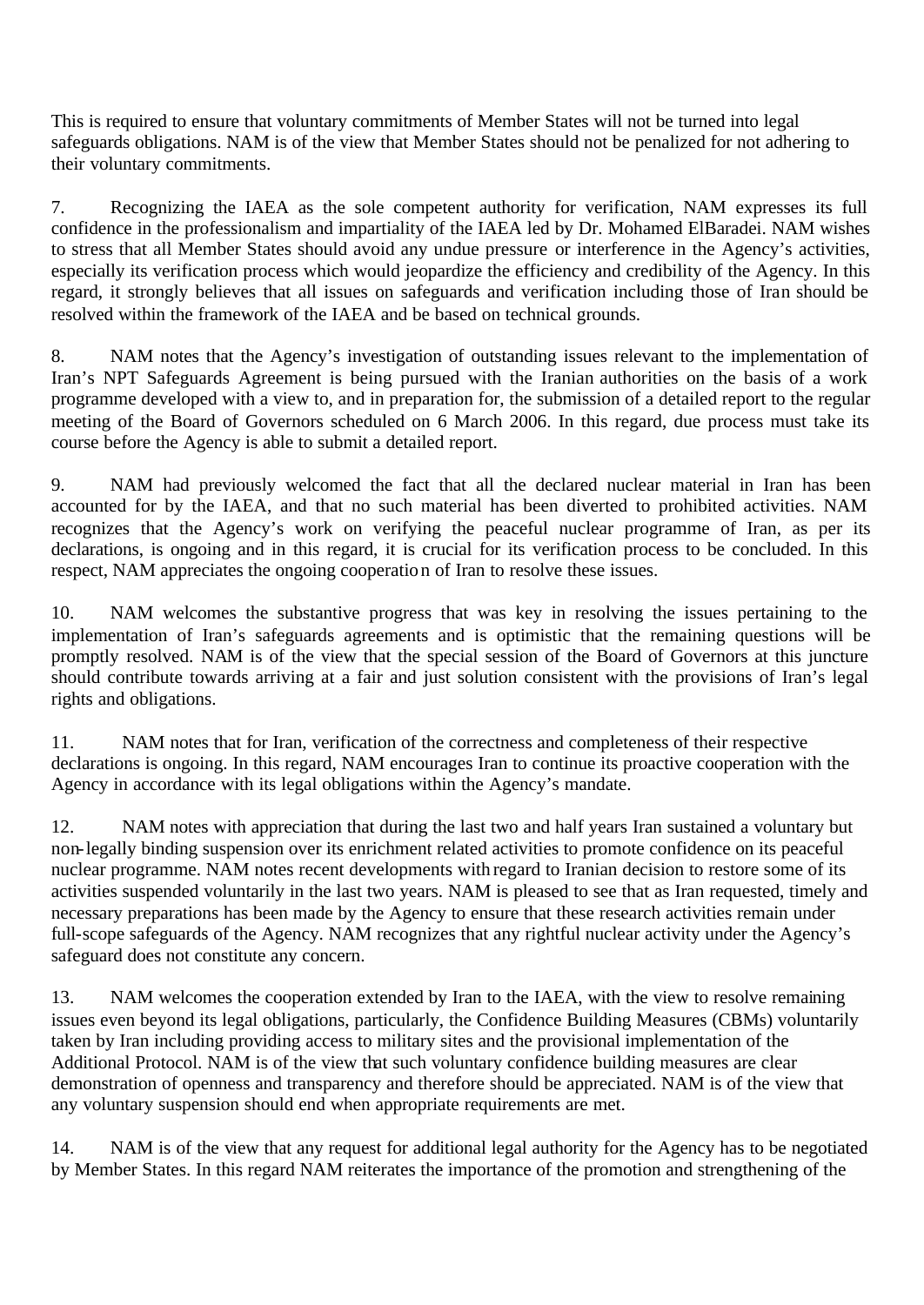multilateral process.

15. NAM strongly believes that diplomacy and dialogue through peaceful means must continue to find a long-term solution to the problem. All parties concerned must exercise patience and restraint and should not resort to any action which may escalate into a tense situation and create unnecessary confrontation. NAM believes that the only way to resolve the issue is through negotiations and cooperation with the involvement of all necessary parties to promote international confidence with the view to facilitating Agency's work on Iran's nuclear programme. In this context, NAM takes note of the letter from the Iranian side dated 7 January 2006 addressed to the EU3 expressing its desire to continue negotiations. NAM encourages the resumption of negotiations between the E3/EU and Iran towards finding an amicable solution. In this regard, NAM welcomes the meeting between the E3/EU and Iran in Brussels on 30 January 2006.

16. Furthermore, the Ministers of Foreign Affairs of NAM Troika, which comprised the Ministers of Foreign Affairs of Malaysia, Cuba and South Africa met with the Minister of Foreign Affairs of the Islamic Republic of Iran in Hermanus, South Africa on 27 January 2006. After the meeting, the Ministers of the NAM Troika reiterated that they remained supportive of the ongoing work by the IAEA in clarifying issues relating to Iran's nuclear programme. In this regard, the Ministers underscored the importance of the ongoing cooperation between Iran and the Agency to resolve the remaining issues. The Ministers also urged all parties concerned to exhaust all efforts, through dialogue and negotiations, in their endeavour to resolve these issues as soon as possible and in an amicable manner. In this regard, the Ministers welcomed Iran's intention to continue negotiations with the EU3, as well as with the Russian Federation with respect to its proposal on the issue of uranium enrichment, and expressed the hope that these negotiations would contribute toward achieving a satisfactory solution.

17. In encouraging an environment of cooperation to find a mutually acceptable solution to this issue, NAM appreciates all initiatives by other Member States aimed at facilitating the speedy conclusion of the Iranian nuclear issue in the IAEA. In this regard, NAM notes that negotiations are still ongoing between the Russian Federation and Iran towards finding a solution with regard to the enrichment programme.

18. In this context also, NAM urges the adoption of a balanced and evenhanded approach on the Iran nuclear issue to avoid perception of selectivity and bias. In this regard, NAM reiterates its support for the establishment in the Middle East of a zone free of all weapons of mass destruction. NAM attaches great importance to the implementation of the various resolutions and decisions of relevant international fora on the establishment of a Nuclear Weapon Free Zone in the Middle East.

Thank you Mr. Chairman.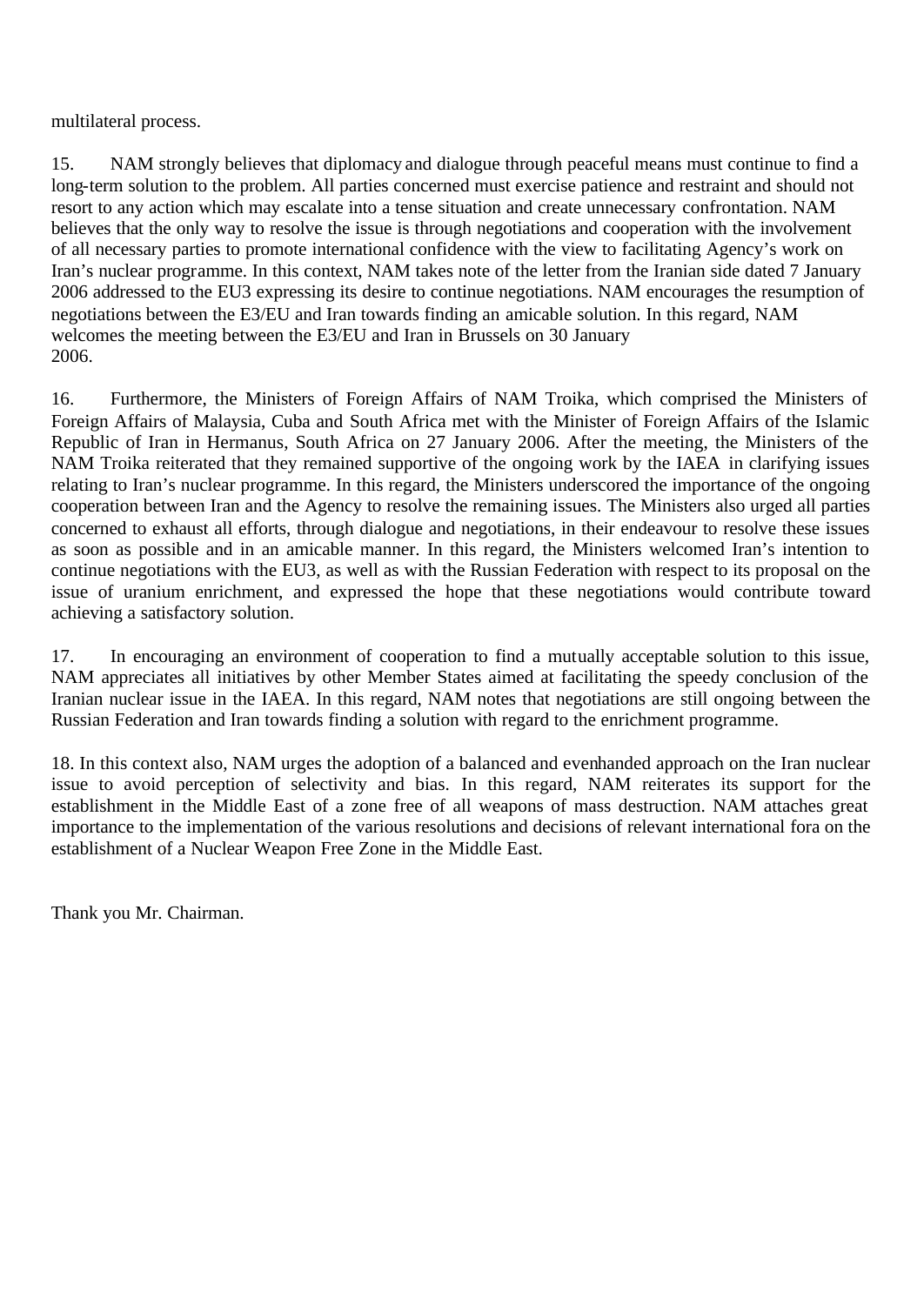## **Statement by Ambassador A.A. Soltanieh Resident Representative of Islamic Republic of Iran to the IAEA**

2 February 2006 VIENNA

In the name of Allah, the Most Compassionate, the Most Merciful

I am obliged to express sincere appreciation of Iranian people and government to valuable support of NAM based on principles internationally recognized as the only way to maintain peace and prosperity through the world, associating myself to the statement delivered by very eminent and distinguished ambassador of Malaysia.

The Islamic Republic of Iran, as the main victim of chemical weapons has always been among the most active member states of international organizations such as the IAEA and party to the NPT. Iran attaches great importance to international cooperation in nuclear disarmament and non~proliferati0~ Iran and other peace loving, like-minded developing countries have expressed their serious concerns about development and employment of new advanced nuclear weapons by United State and United Kingdom. The recent initiative of the President of the Islamic Republic of Iran on nuclear disarmament during the United Nations General Assembly which paved the way for the adoption of the UNGA resolution calling the implementation of the decisions and resolutions of the 1995 and 2000 NPT Review Conferences, specially establishment of Nuclear Weapons Free Zone in Middle East, confirms Iran's determination to work with other countries towards total elimination of nuclear warheads which exists in Nuclear Weapon States. The Nuclear Weapon States are totally ignoring the serious concern of the international community. The Nuclear Weapons States are highlighting the "non-proliferation" in order to overshadow and cover up the essential issue namely "nuclear disarmament" and the immediate threat of their nuclear arsenals to the global security.

The attention of international community has been diverted from existence of hundreds of nuclear warheads and un-safeguarded nuclear installations mostly constructed and developed with full technical and financial support of US and some European countries in Israel to few issues regarding the research in Iran which are under full surveillance of the IAEA. Islamic Republic of Iran is party to NPT and is implementing NPT comprehensive safeguards for three decades and is voluntarily implementing Additional Protocol, whereas Israel has rejected to adhere to any disarmament treaties on Weapon of Mass Destruction particularly NPT and to sign the IAEA Safeguards Agreements. Israel has not implemented over 30 resolutions of the IAEA and the United Nations calling her to observe international law and treaties and not to threat the countries in the region. One could refer to strong condemnation Israel through resolutions following the military attacks against nuclear installations in the region. This discriminatory status quo can not and must not be tolerated by international community anymore.

## Mr. Chairman,

During the last 27 years the Islamic Republic of Iran has spared no effort in cooperating with the Agency as far as its commitments under the NPT are concerned. Iran is the only Member State which voluntarily invited, in late 80s, the IAEA safeguards inspectors, headed by the DDG, to visit all sites and facilities at their discretion, even those locations not declarable under the Safeguards Agreement.

Islamic Republic of Iran is the only Member State that is implementing the Additional Protocol prior to ratification by its legislative body.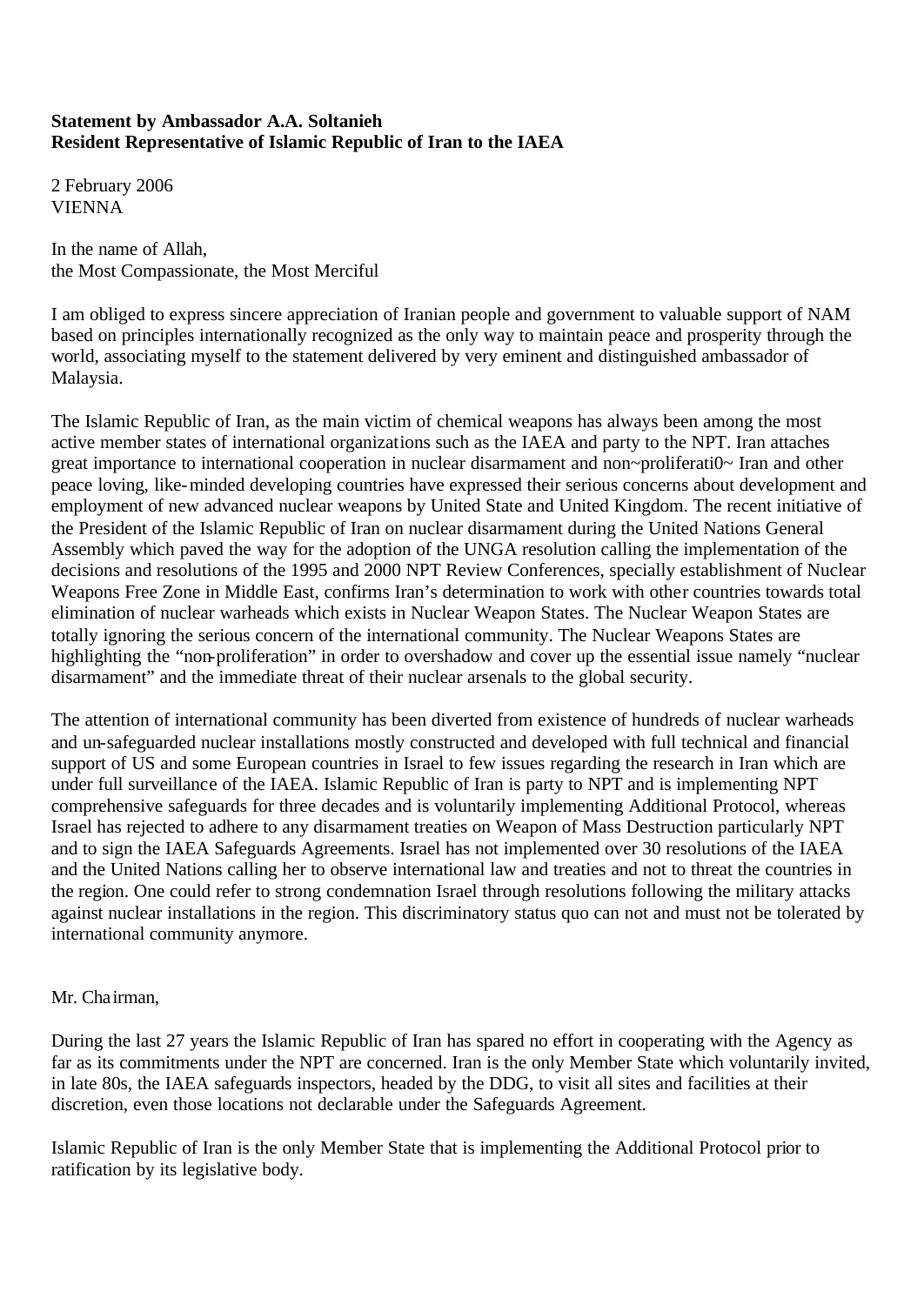The short critical review of the developments particularly during past three years reveals the facts confirming the exclusive nature of Iranian nuclear program and activities and full cooperation with international community. It also shows that the international community has been, to a great extent misled with bias, politicized and exaggerated information on Iranian nuclear programs and activities. Iranian nuclear issues, which should have been dealt in a purely technical manner within the framework of the IAEA, have been politicized.

The following international developments have had serious impacts on Iranian nuclear policies and activities:

- The failure of the United Nations Conference on the Promotion of International Co-operation in Peaceful Uses of Nuclear Energy (UNPICPUNE) in Geneva, in 1987.
- The failure of the Committee on Assurances of Supply in the IAEA which was entrusted to establish internationally recognized principles and legally binding instruments to assure sustainable nuclear supply, in Vienna in 1987 after 7 years of intensive deliberations.
- US was obliged under the contract made prior to 1979 to supply new fuel for Tehran 5 MW Research Reactor, being under the Agency comprehensive Safeguards, producing radioisotope for application in medicine, agriculture and industry. It neither gave the fuel nor the millions of dollars received for.
- Iran is 10% share holder of the Enrichment Company, Eurodif in France, for the last three decades .Iran did donate one billion dollars to help the company from financial crisis but it has not received even a gram of the uranium produced in the factory in order to use in the research reactor and power plant.

Considering the aforementioned developments which proves the assertion of the lack of implementation of promotional pillars of Statute of the IAEA, article III in particular, as well as provisions of the Article 4 of NPT along with continuous sanctions by certain countries, and the last but not the lack of any international legally binding instrument for assurances of nuclear fuel, the Islamic Republic of Iran had no choice other than to depend on its own resources and manpower in order to exercise its inalienable rights to use nuclear energy for peaceful purposes.

# Mr. Chairman,

During last three years there have been tremendous progress in our cooperation with the IAEA. Let have a short glance on events since then:

- Dr.ElBaradei, the Director General of the IAEA paid visit to Iranian nuclear installations particularly to the centrifuge enrichment facility in Natanz, in February 2003.
- Following the visit of the Director General, swipe sampling of the centrifuge components were made by inspectors. The analysis showed low and high-enriched uranium particles.
- Iran claimed that the source of contamination has foreign origin.
- In order to give the IAEA chance to conduct technical activities proving that the allegations are baseless and with the aim of decreasing the political tension, Iran voluntarily decided to suspend its enrichment activities.
- While full cooperation with the IAEA was going on, Iran entered into constructive dialogue with almost all Member States of the IAEA such as the members of the Non-aligned Movement (NAM), European Union, Russia and China with the aim of removing ambiguities on the peaceful nature of its nuclear activities.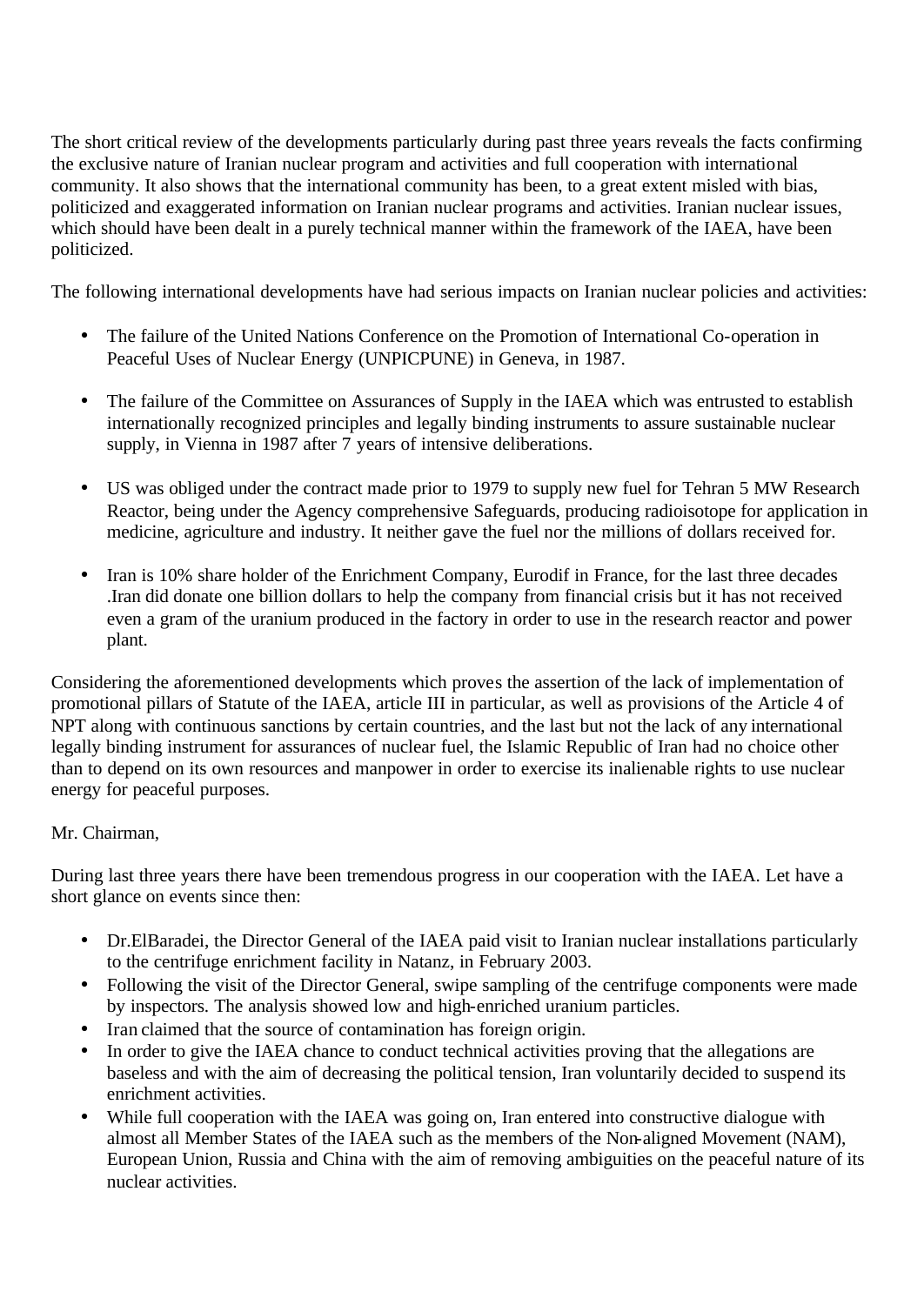• There has always been consensus in the IAEA, particularly in the Board of Governors, that the suspension of enrichment activities is voluntary, non-legally binding measure. This essential nonlegally binding parameter has been reflected in Tehran and Paris Agreements between Iran and EU3/EU as well as all decisions, conclusions and even resolutions of the Board of Governors.

While appreciating the tremendous constructive work by the IAEA, and sincere attempts by Director General, Dr. El Baradei, and his staff in resolving the issues, Iran has however serious concerns about the misunderstandings, confusions, misperceptions and the underestimation of great progress so far made on political grounds.

Short list of constructive and cooperative measures is as follows:

Iran has had close collaboration with the IAEA in many cases beyond its legal obligations, such as granting more than 28 accesses to military sites and workshops, facilitating interviews with several individuals.

- Iran intensified multilateral diplomacy with the Agency's Member States, members of Non-aligned Movement and European Union, China, Russia and other members of the Board of Governors with the aim of removing ambiguities.
- Iran has proactively cooperated with the Agency in an extraordinary manner during the last two years with almost continuous inspections, amount to over 1500 man-day inspection, which is unprecedented in the history of the IAEA.
- In an historical and unprecedented gesture, Iran decided to voluntarily and temporarily suspend its enrichment and reprocessing activities in order to give the Agency opportunity to perform its technical activities including sampling and analysis of the contaminated samples at Natanz.
- Director General in his report to the Board of Governors confirmed that "Since December 2003, Iran has facilitated in a timely manner Agency access under its Safeguards Agreement and Additional Protocol to nuclear materials and facilities, as well as other locations in the country, and has permitted the Agency to take environmental samples as requested by the Agency.
- The Director General informed the Board that "Since October 2003, Iran's cooperation has improved appreciably".

The following major measures by Iran are the basis of his assessment:

- Signature of the Additional Protocol on 18 December 2003;
- Voluntary provisional implementation of the Additional Protocol, from 18 December 2003, prior its ratification, as if Iran has ratified it;
- Complementary access (more than 20) in accordance to the Additional Protocol, in many cases with 2 hours notice or less;
- Full and unrestricted access to all nuclear material and all facilities, in particular to the Enrichment Facility at Natanz, Uranium Conversion Facility (UCF) at Esfahan;
- Provision of detailed information in connection with the imports of nuclear material and components related to the centrifuge and laser enrichment activities;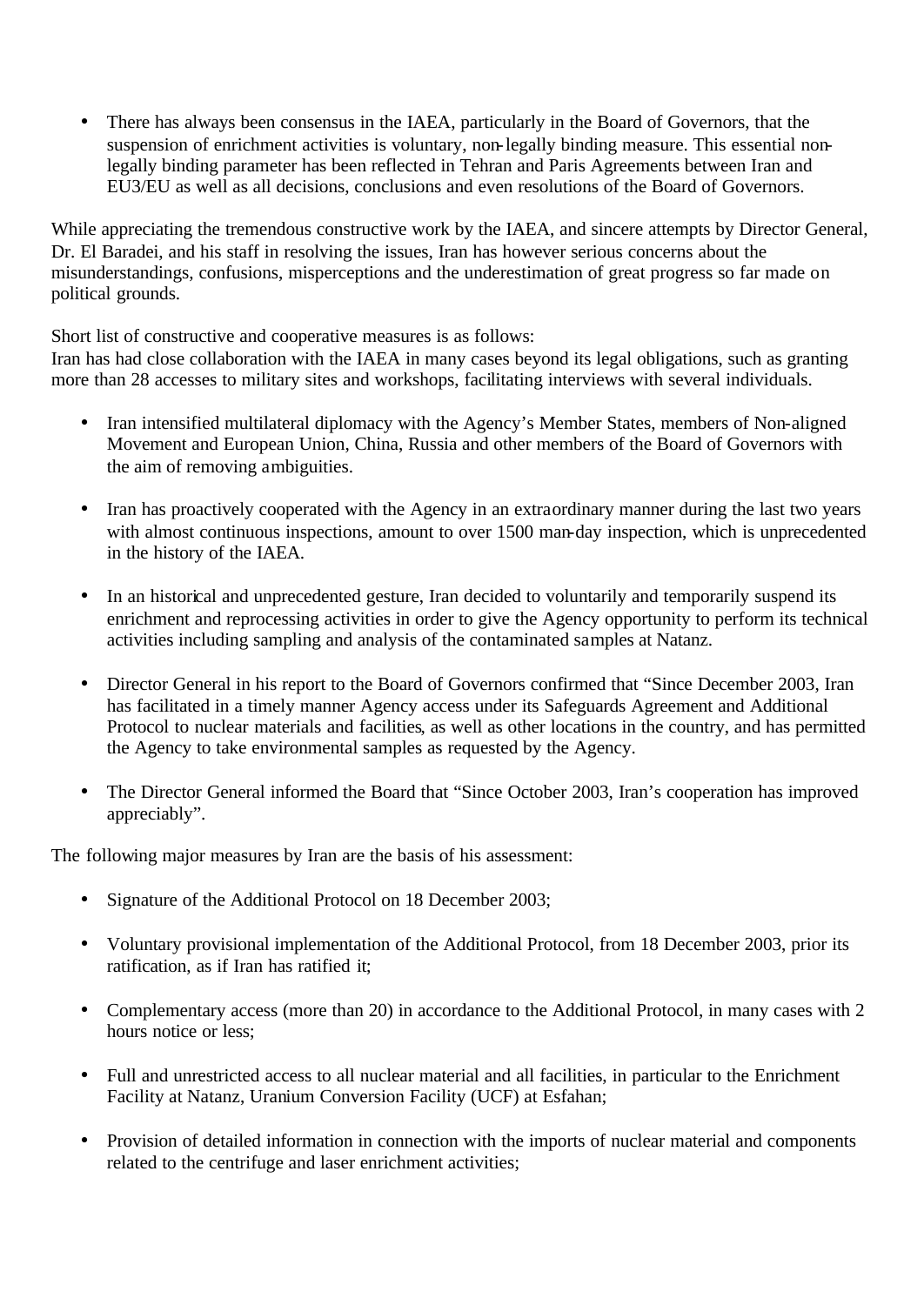- Providing full detail information on the chronologies, activities, researches, progress reports regarding the enrichment activities, uranium conversion, plutonium separation, mining and milling, research reactor, heavy water production;
- Providing accesses to military sites following the allegations by a certain country and the opposition terrorist group supported by it. The inspection proved the allegations to be baseless;
- In October 2003, the Agency was granted to visit two military industrial complex called Kolahdouz and Kazemi that had been announced by terrorist group (MKO,NRCI) as relevant to enrichment activities. Following its inspection, the Agency reported in para49 of GOV/2005/67 : The results did not reveal any indications of activities involving the use of nuclear material;
- In June 2004, the Agency was granted to visit the military complex of Lavisan-Shian and two others military sites namely Malek Ashtar and Novin Center where the Agency took environmental samples. As DG reported in para 102 of GOV/2004/83: "…the vegetation and soil samples collected from the Lavisan-Shian site have been analyzed and reveal no evidence of nuclear material ";
- In January and November 2005, free access was granted to Parchin Military site. Environmental samples were taken. The Director General then reported that the results showed no indication of presence of nuclear material and that the Agency's inspectors did not see any relevant duel-use equipment or material;
- Provision of information on Heavy water Production Plant, prior to the provisional implementation of the Additional Protocol, where Iran was not yet obliged to do so under its comprehensive Safeguards Agreement (INCIRC/153);
- Submission of more than 1000 pages of the initial declarations of the Additional Protocol on 21 May 2004 and subsequently routinely updated the declarations, which have been verified by the Agency.
- Full implementation of the Additional Protocol, included performed more than 20 complementary accesses some with short notices of 2 hours or less during the past two years;
- IAEA has confirmed that it has not found any evidence that Iranian nuclear materials and activities are diverted to prohibited purposes;
- All nuclear materials are accounted for;
- Iran decided to take a major proactive step, suspending voluntarily its enrichment activities, in order to give a chance for the Agency to perform technical analysis of the samples;
- The IAEA has confirmed, as reported by DG (GOV2005/67), that the sources of HEU contamination are outside of Iran. It is proved that the HEU particles are not resulted from enrichment in Iran;
- Iran is implementing Comprehensive Safeguards Agreement and voluntarily implementing the Additional Protocol as if it has ratified it;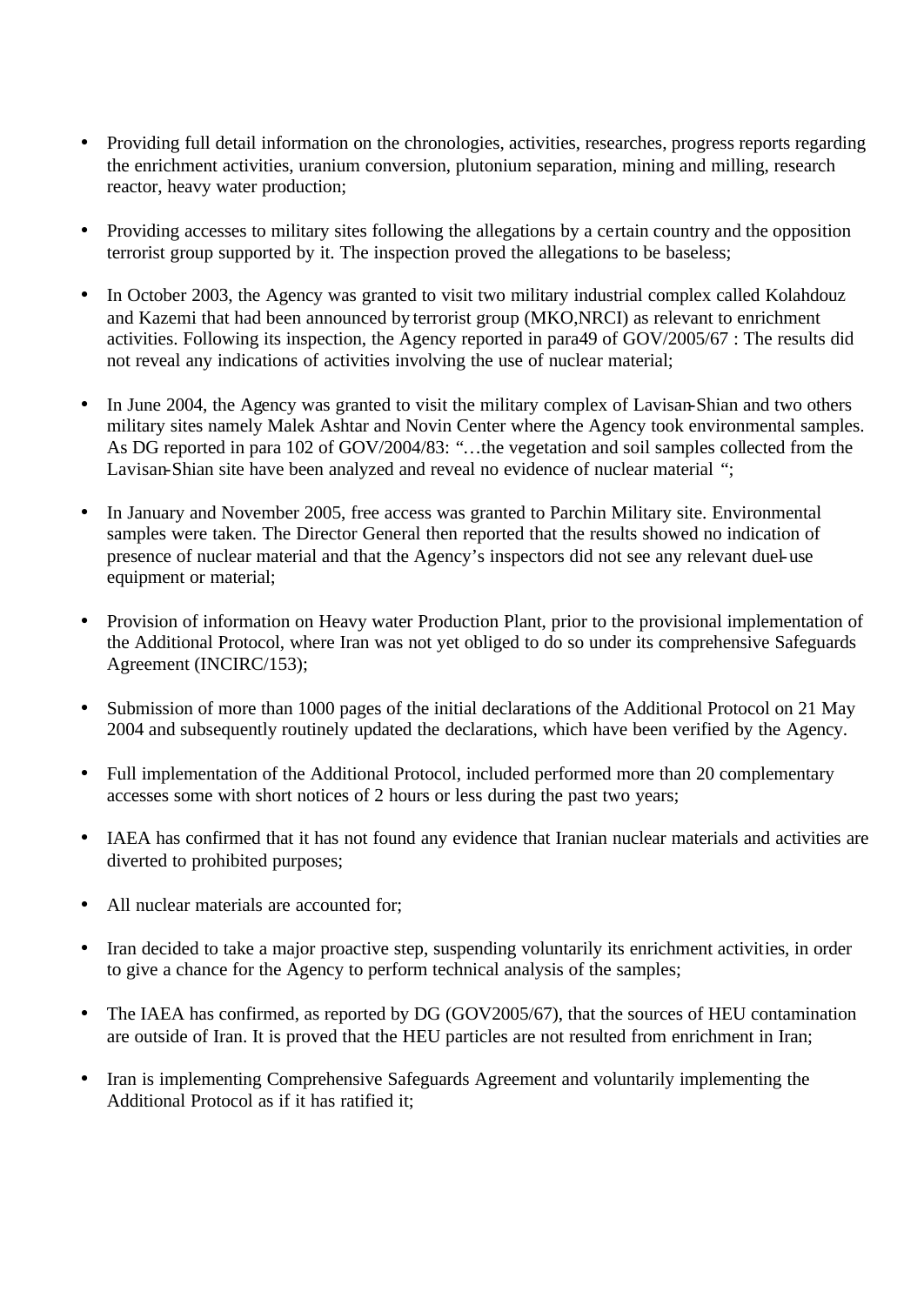It is of a great concern and disappointment that the more Iran did cooperate and took additional steps, transparency measures, beyond its legal obligations, the more stringent Safeguards were applied, the more outstanding questions were resolved, language of the proposed resolutions by US and EU3 became tougher.

At the eve of the meetings of the Board of Governors, the US political campaign against Iran is augmented with baseless allegations. It is somehow disappointing that the active cooperation of the Iran in granting prompt access to military sites, being directly related to national security, has not been duly reflected in the reports to the Board of Governors as well as the public.

Considering the facts that:

- The bitter past history of monopoly, sanctions as well as the lack of any international legally binding instrument for assurances of nuclear supply;
- As reflected in NAM declarations and even the resolutions, even the last resolution adopted by the Special Board of Governors, the suspension of all related enrichment activities are a voluntary and non-legally binding as a confidence building measure;
- The existence of scientifically well justified and technically reliable mechanisms and sophisticated surveillance equipment at the IAEA' Safeguards Department, capable of verifying the declared enrichment activities and the levels of enrichment, and giving assurance that such activities are exclusively for peaceful purposes;
- As stipulated in article III of the Statute of the IAEA and the article IV of the NPT the state parties have full & inalienable right to conduct research on peaceful nuclear energy. As envisaged in article II," The Agency shall seek to accelerate and encourage the contribution of atomic energy to peace, health and prosperity throughout the world". The article III authorizes the Agency to "encourage and assist research on, and development and practical application of, atomic energy for peaceful uses throughout the world,

There is no reason for Iran to sustain its frustrated voluntary suspension of the R&D on enrichment as the result of which it would further be deprived from its inalienable right to work on nuclear fuel cycle, with the aim of producing required fuels for its research reactors and nuclear power plants.

I refer distinguished colleague to documents INFCIRC/657 and INFCIRC/665 for comprehensive information on this issue.

After more than two and half years of voluntary suspension, the triggering issue of contamination being resolved, there is no reason for Iranian Government to further deprive its nation from its inalienable right in doing research. The Agency was thus informed on 3 January 2006 that it will resume R&D as 10 January 2006, and requested the Agency to conduct timely and necessary preparations. Iran reiterated that such activities would be conducted in accordance with the Safeguards agreement of Iran with the IAEA. It further informed that it R&D is in small scale and not planned for nuclear fuel production. Thus, the suspension of enrichment on commercial scale, started since 2003, will be sustained.

## Conclusion:

Reiterating that the Islamic Republic of Iran is fully committed to the principles of nuclear disarmament and non-proliferation and the nuclear weapons option is not in Iran's Defense Doctrine, it once again declares that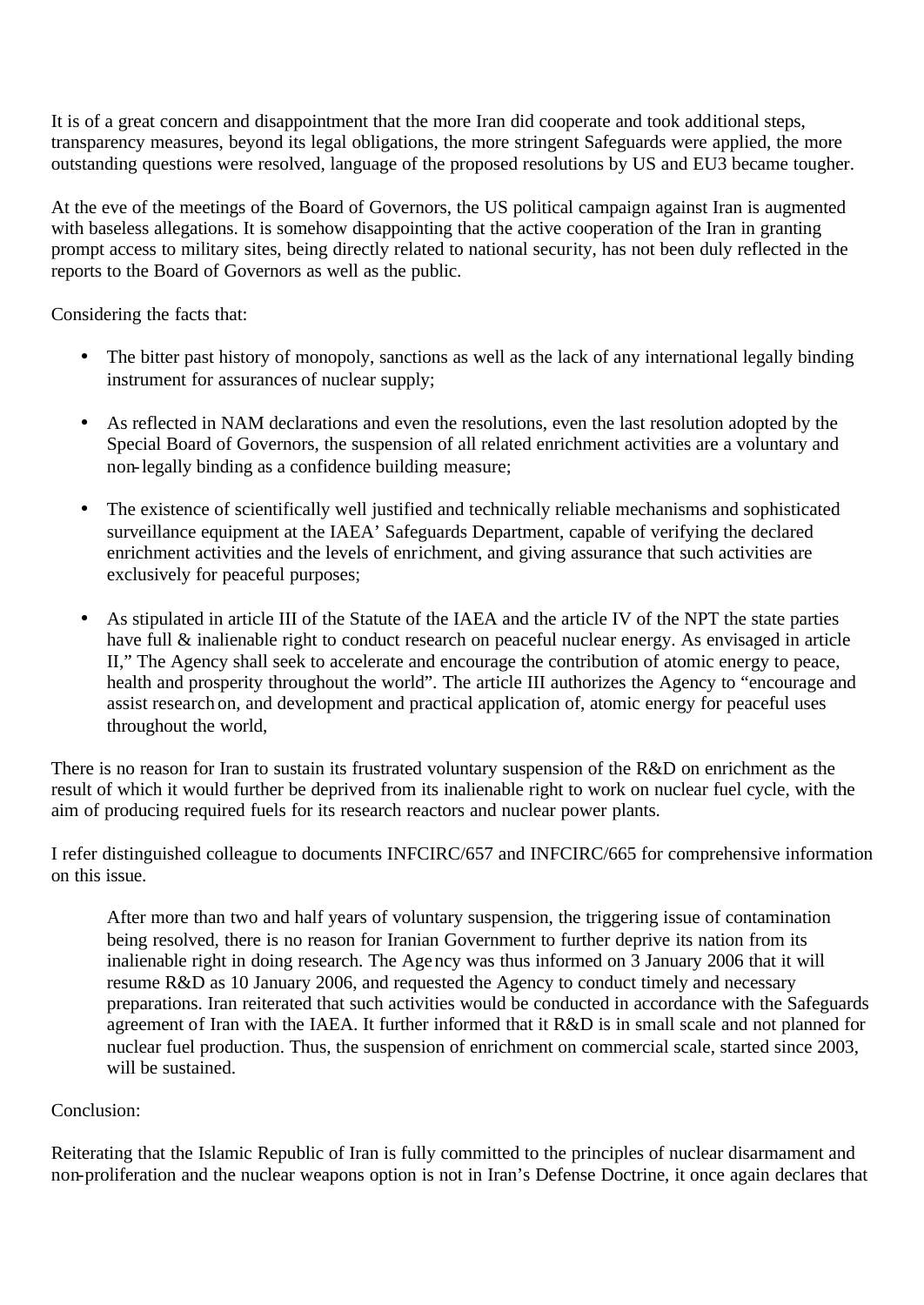it is determined to continue its full cooperation with the IAEA and implementation of its obligations under the Agency's Safeguards provided that Iran is not deprived from its inalienable right for peaceful uses of nuclear energy, including nuclear fuel cycle and research and development, as envisaged in the Agency's Statute and the NPT. At the same time, Iran has always been ready to remove ambiguities on its nuclear activities. In this context Islamic Republic of Iran is prepared to enter into negotiation on "Non-diversion of commercial large scale enrichment to military purposes "in and constructive and serious manner with well defined time frame. If however a historical mistake is made by some member of the Board of Governors in sending the Iran's nuclear issue to the United Nations Security Council, that is outside the framework of the IAEA , as referral or report or for the information purposes which mean evolving UN Security Council, the Government of Islamic Republic of Iran has to the implement the law passed in the parliament a democratic institution, almost by consensus, to the effect that it has to suspend all voluntary cooperation with the IAEA. Needless to say that Iran will continue its cooperation with the IAEA in accordance with the NPT and Comprehensive safeguards. My Government considers the decision of reporting or referral to UNSC as a political decision by EU3. Permit me to comment on the statement made by distinguished Ambassador of Germany on behalf of EU3:

Suspension was voluntary and non legally binding measure,

- EU3 always assured that they are committed to Tehran and Paris agreement to the effect that nuclear fuel cycle and enrichment be temporary suspended not permanent cessation,  $2 - -5$ 

The EU3 proposal in August 2005 explicitly denying Iran's right for nuclear fuel cycle was in coutravention to Paris agreement. H.E Dr Rohani had in June 2005 in Geneva informed if the proposals do not include Fuel Cycle it will be rejected. Therefore, negotiations based on Paris agreement were put in halt by EU and not by Iran. Since according to Paris agreement, suspension was linked to negotiation, thus Iran was not anymore left obliged to its bilateral Paris agreement. However, H.E Dr Larigani Secretary of Supreme National Council took the initiative and invited EU3 to come back to negotiation table.

- Iran announce it readiness to negotiate with all member states Eu3 in particular in order to remove any ambiguities.

As regards the statement by the representative of the U.S. I refrain from going to details but only focus on few points due to time constraint:

1- How could international community including Iranian people trust that the U.S regime and present administration in particular which has a long history of unilateral policy, the only country using nuclear weapons and the turning innocent Japanese into ashes, military invasion of Iraq despite of the opposition of international community and the U.N , that the declaration by the U.S Ambassador that passing the issue to United Nations Security Council is on the way to Diplomacy. Sending the issue outside of the IAEA framework and involving UNSC will definitely undermine the essential role and the authority of the Agency and tremendous impartial and professional attempts by Dr. ElBaradei, recently receiving Nobel Peace Prize which he certainly deserves. He has and could, with his competent staff continue joint work with Iran's cooperation towards prompt conclusion. Involvement of the UN Security Council would put the Agency's role in serious jeopardy.

# Mr. Chairman,

My Delegation rejects the request by the US Ambassador for making the confidential DDG Report to be public.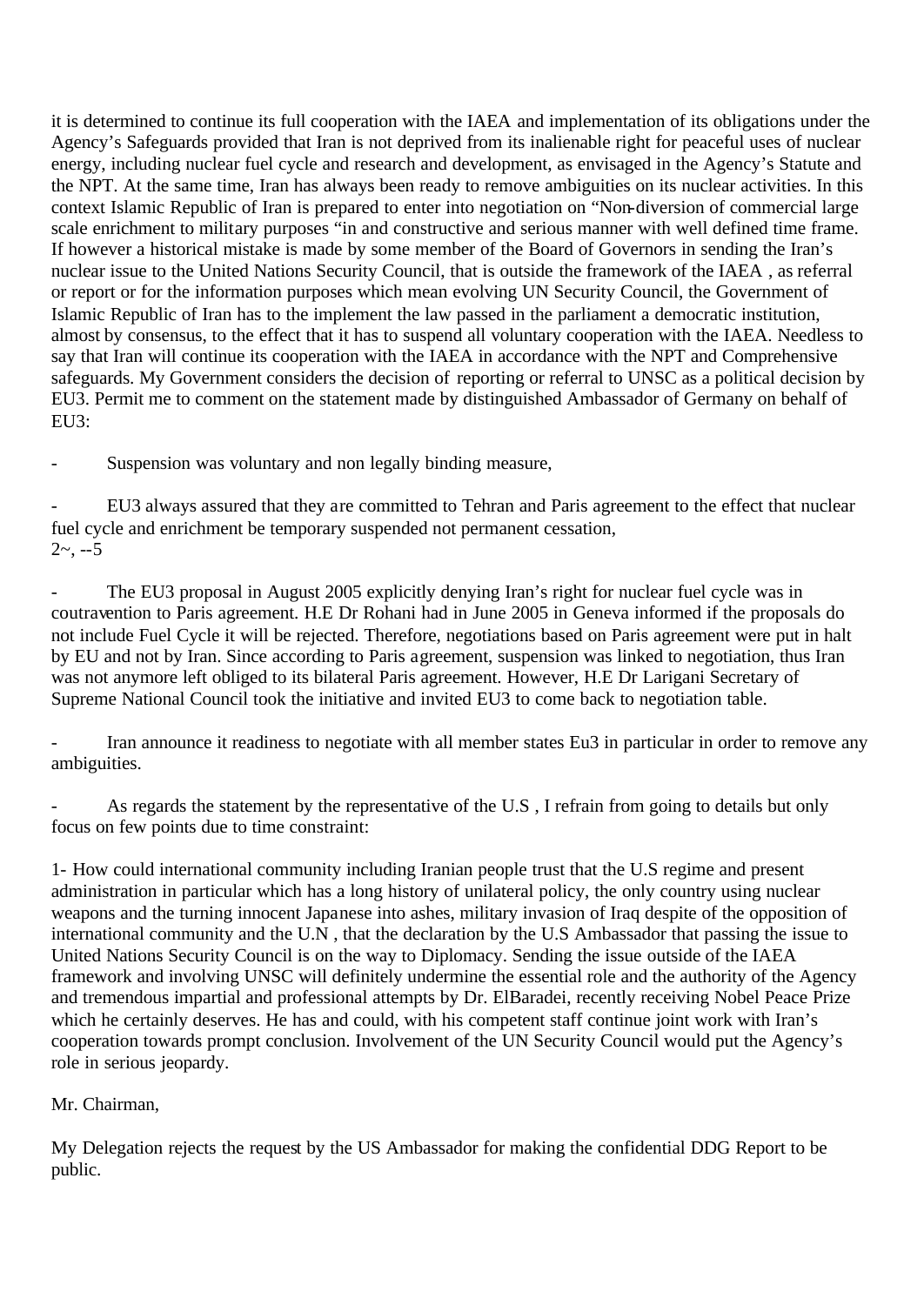Iranian people are victim of terrorist activities and 8 years war imposed on Iran by Saddam, fully supported by US and by certain countries. Iran has always been concerned about highly confidential information which is only available to the Agency's inspectors, trusting them to observe the principle of protection of confidentiality. In addition I have to express concern of selectivity of only reflecting part of the information and not the cooperation by Iran on these sensitive issues. The international community has the right to see both sides of the coin, i.e. the full information.

With respect to the statement of the distinguished Governor of Australia, I just refer her to all previous report of the DG, that reflect the fact that open source information where reported but after the Agency work, inspection and sampling all proved to be baseless, the said cases are the same, and I assure that they are all baseless allegations. We have been and are working in the spirit of cooperation beyond our obligations to prove the correctness of our assertion. We, however, where surprised that the Report of the DDG which was clear indication of big progress since last Board meeting, including accession to additional military sites. It was expected that few colleagues highlighting few questions to impartially appreciate the cooperation made.

As regards to the phase "noncompliance" I refer the distinguished Board Members to once review carefully the text of the Statute and the Safeguards Agreement.

Iran was not obliged to report on many activities as concealment, since under INFCIRC/153 Iran was only obliged to inform the Agency 180 day before nuclear material was fed to the facilities. When we started construction of UCF and Natanz facilities, the Additional Protocol and subsidiary arrangement was not signed and not in force.

As stipulated in Art XII.C, only inspectors having access to the sites, and confidential information, utilizing advanced surveillance systems will be in position to report noncompliance to DG where he would then report to the Board of Governors. Distinguished DG has never reported and used the term noncompliance, but the term "failures" where he also reported that corrected measures have been made.

The last but not least, I would like to emphasize that this dispute is not between Iran and international community, when NAM countries comprising of 100 members of the IAEA, for the last three years have always supported the inalienable right for peaceful use of nuclear energy and express satisfaction of the progress made following the cooperation between Iran and IAEA, This dispute is politically motivated once impose on Iran, developing countries, by certain countries who want to continue the monopoly in nuclear technology.

The majority of Member States and distinguished Director General are hereby requested to spare no effort at this historical juncture not to permit the deviation of constructive cooperative track to confrontation route to occur.

Thank you for your attention.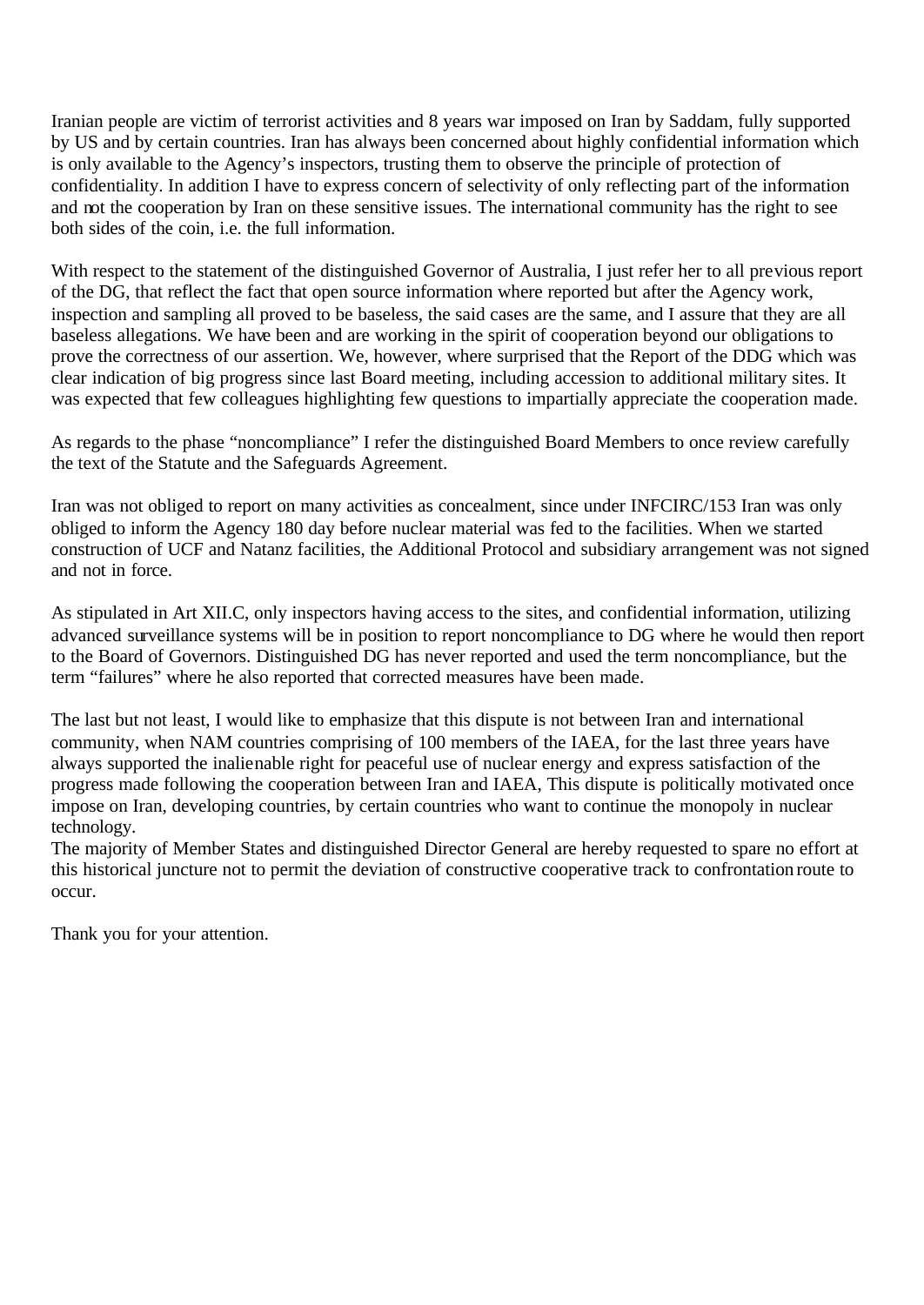# *The text of the message of H.E. Dr. Larijani, the Secretary of Supreme*

# *Security Council of the Islamic Republic of Iran to the Director*

# *General of the JAEA dated February 2, 2006*

Respectfully, regarding the emergency meeting of the IAEA Board of Governors, I find it necessary to draw your attention to the following points:

1. The mere fact that some members of the Board - who have no privilege over the others pre- impose certain decisions on the board, goes against the legal stance and authority of the Board, and the Director General is expected to reflect on this matter.

2.Furthermore, these developments have revealed the political pressures over the Board and will jeopardise the credibility of its decisions.

3.The Board decision to report the issue to the Security Council has no legal and technical basis. Nothing particular has lately happened with regard to the inspections and no change has taken place in relations to the factual circumstances. The Iranian cooperation with the Agency has increased and remaining ambiguities have been resolved.

4.The resumption of R&D activities after two and a half years of suspension cannot provide the ground for taking harsh decisions by the Board and reporting the issue to the Security Council. Those activities are exclusively peaceful and completely within the IAEA legal framework and their suspension was decided by Iran voluntarily and provisionally.

*5.*Although your Excellency and other authorities and experts in the Agency are well aware, but just for the record once again I reiterate that nuclear R&D programs and activities have the following characteristics:

- They have clear definitions and technical scope that can be recorded with the cooperation of the IAEA experts.
- They are exclusively in the boundary of peaceful activities and in the framework of the rights of the Member States to the Agency.
- They have are being planned and conducted only for the purpose of gaining the know. how for peaceful nuclear activities.
- They will be conducted under the surveillance of the Agency.
- They will be conducted within a specific timing and plan.

6.I reiterate that as you and the Agency experts confirmed, the Islamic Republic of Iran is committed to the NPT and acts within the framework of the Treaty. It implemented the Additional Protocol voluntarily. In the inspections voluntarily cooperated beyond its obligations and for more than 2 and a half years has suspended its legal and rightful activities. All these initiative s were based on the assumption that the Islamic Republic of Iran had confidence in the European interlocutors and tried to create and strengthen the mutual confidence.

> 7. In this context, I am afraid to warn that if the interlocutors of Iran want to put pressure on the Board to report the issue to the UN Security Council and this pressures be affective, and the Council would be involved in any way with the Iranian peaceful nuclear activities, it would be the final blow to the confidence of the Islamic Republic of Iran and will totally destroy it. In such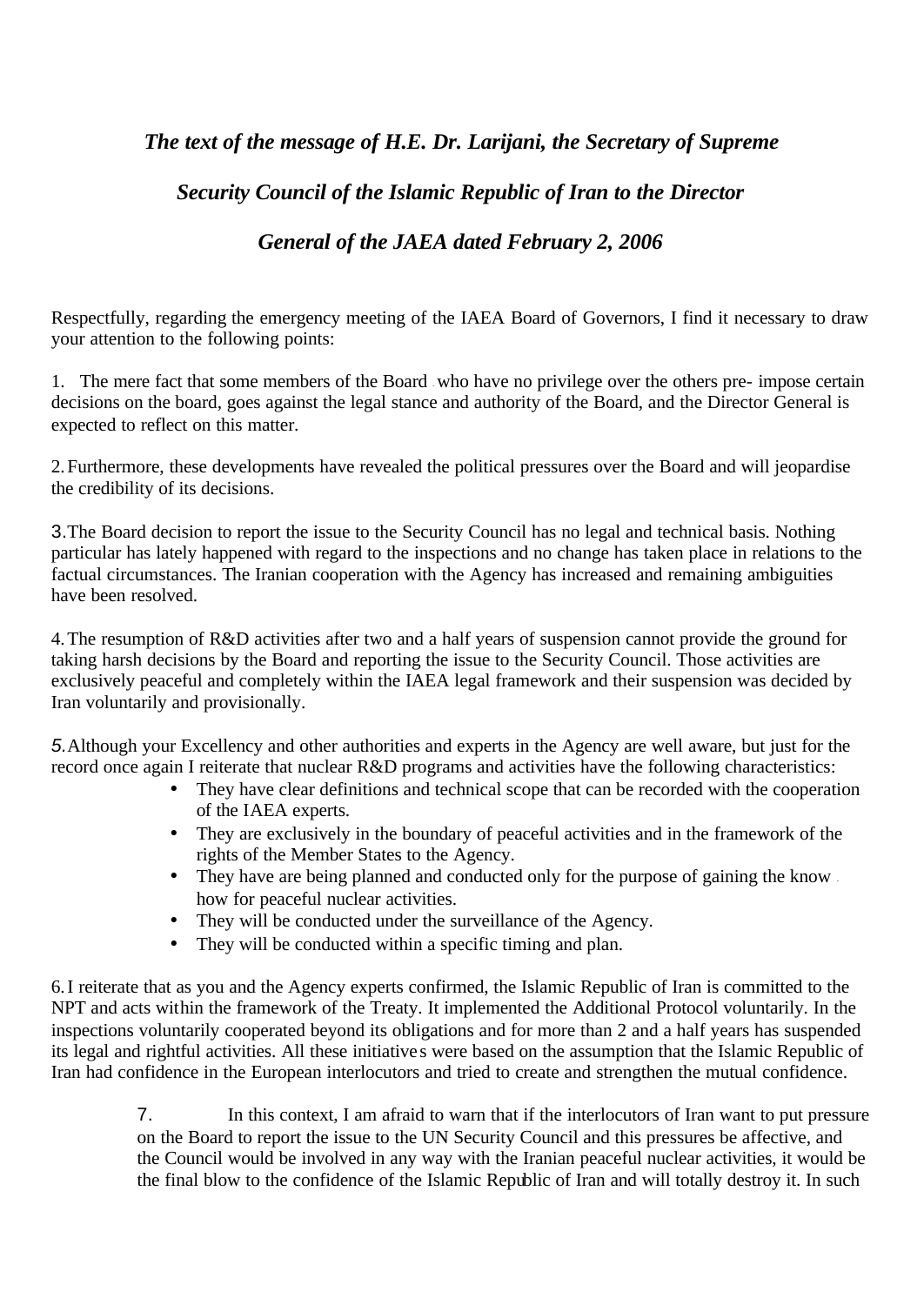a case, the government of the Islamic Republic of Iran is logically and legally bound by the law passed by the parliament would have no other choice but to suspend all the voluntary measures and extra cooperation with the Agency which have so far made. In that case the Agency's monitoring would extensively be limited and all the peaceful nuclear activities being under voluntary suspension would be resumed without any restriction.

8. The Islamic Republic of Iran is not interested in such a situation and considers it as a set back in the resolution of the nuclear issue and believes it as a loss for all the parties including the IAEA. Therefore I request you as the Director General of the IAEA to use all your good offices and capabilities to prevent initiations of such a harmful process.

9. The Islamic Republic of Iran continues to believe that negotiation is the most appropriate way to help the Agency in resolving the nuclear issue of Iran. It is convicted that if negotiations with the EU3/ EU and other parties continued constructively and seriously, and free from any kind of threat and pressure, besides contributing to the Agency's ability to resolve the issues will help to reach an ultimate solution for the nuclear issue in a reasonable time.

10. The Islamic Republic of Iran hopes that in an amicable environment and free from any kind of threat and pressure an arrangement can be achieved with other parties for improving the confidence and remove ambiguities that its nuclear activities remain peaceful.

11. The Islamic Republic of Iran is confident that impartial and technical reporting by the Agency of the cooperation and progress made, would augment the confidence of the Member States that there is still remarkable opportunities and capacities for a fair resolution of the present dispute and there is no necessity for blocking that path and steering to an uneasy and dangerous course.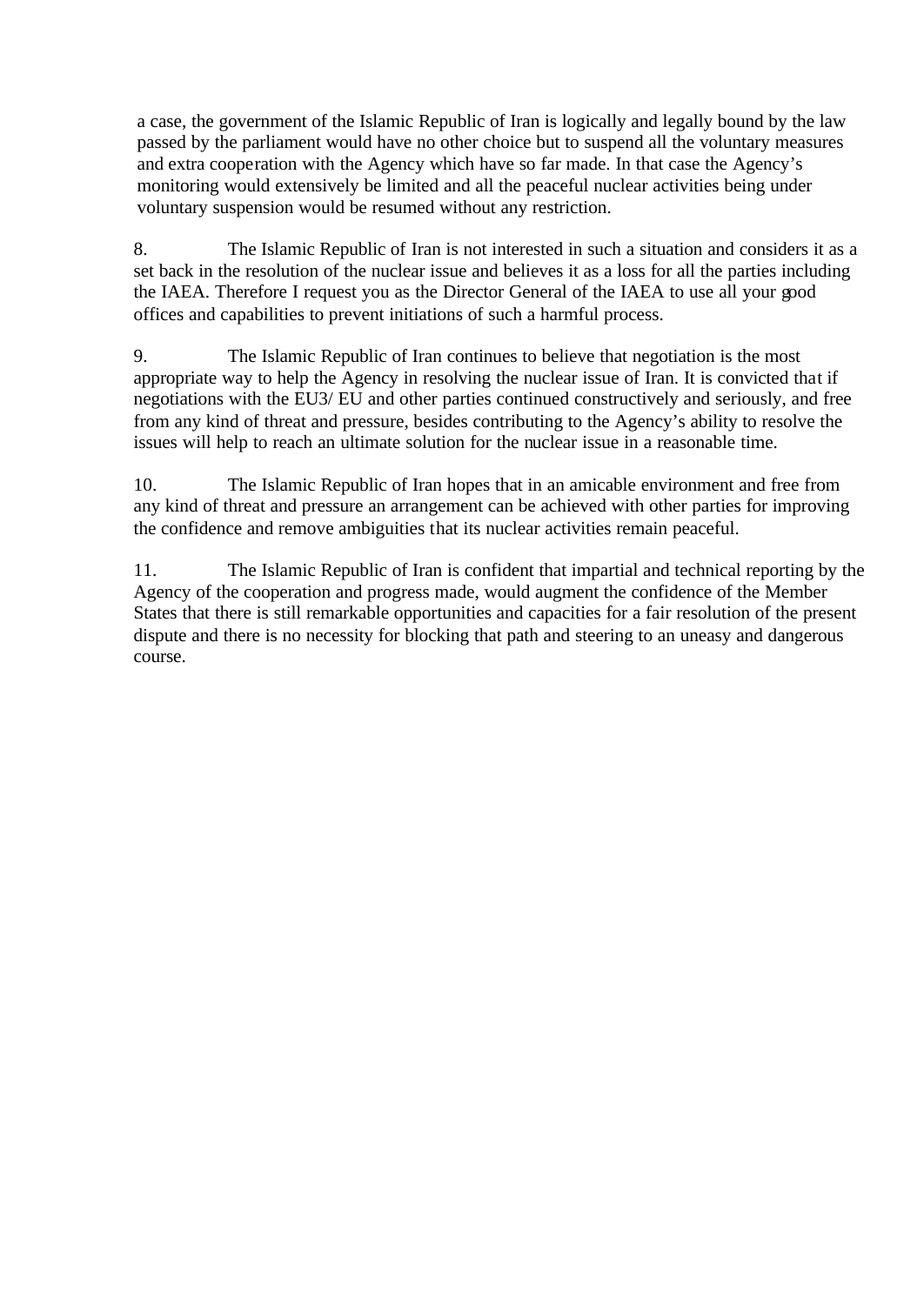# **AUSTRALIA**

## **IAEA Board of Governors Meeting 2 February 2006**

## **Agenda Item: Implementation of the NPT Safeguards Agreement in the Islamic Republic of Iran** *(as delivered)*

Mr. Chairman

My delegation wishes to thank the Secretariat for its professional efforts to implement safeguards in Iran.

Despite having been provided with many opportunities, Iran has not taken all the steps needed to address outstanding verification issues and to build international confidence that Iran's nuclear program is exclusively for peaceful purposes.

My delegation recalls that the Resolution carried by this Board on 24 September urged Iran to:

- implement transparency measures;
- re-establish full and sustained suspension of all enrichment-related activity and reprocessing activity;
- reconsider construction of its heavy water research reactor; and
- promptly ratify and fully implement its Additional Protocol.

We deeply regret that Iran has failed to implement these measures.

We are greatly concerned that Iran has removed Agency seals from enrichment-related materials and equipment, and commenced work towards enrichment of uranium. Iran's maintenance of the suspension was a vital element in the international effort to reach a resolution to this issue including through building confidence.

Mr. Chairman

Nearly three years after Iran's long-running clandestine nuclear programme was revealed to the world, Iran has yet to adequately explain to the Agency the nature, scope and history of its activities. There continue to be significant outstanding questions arising from Iran's transactions with the clandestine procurement network.

In the 31 January Update Brief, the Board was informed for the first time of possible undeclared work by Iran known as the "Green Salt" project, involving conversion of uranium dioxide into UF4. The Agency has asked Iran about this project, and also tests related to high explosives and the design of a missile re-entry vehicle, "all of which could have a military nuclear dimension and which appear to have administrative interconnections".

My delegation is troubled by this and also by Iran's possession of a document "related to the fabrication of nuclear weapon components" and that Iran has declined to provide the Agency with a copy of this document.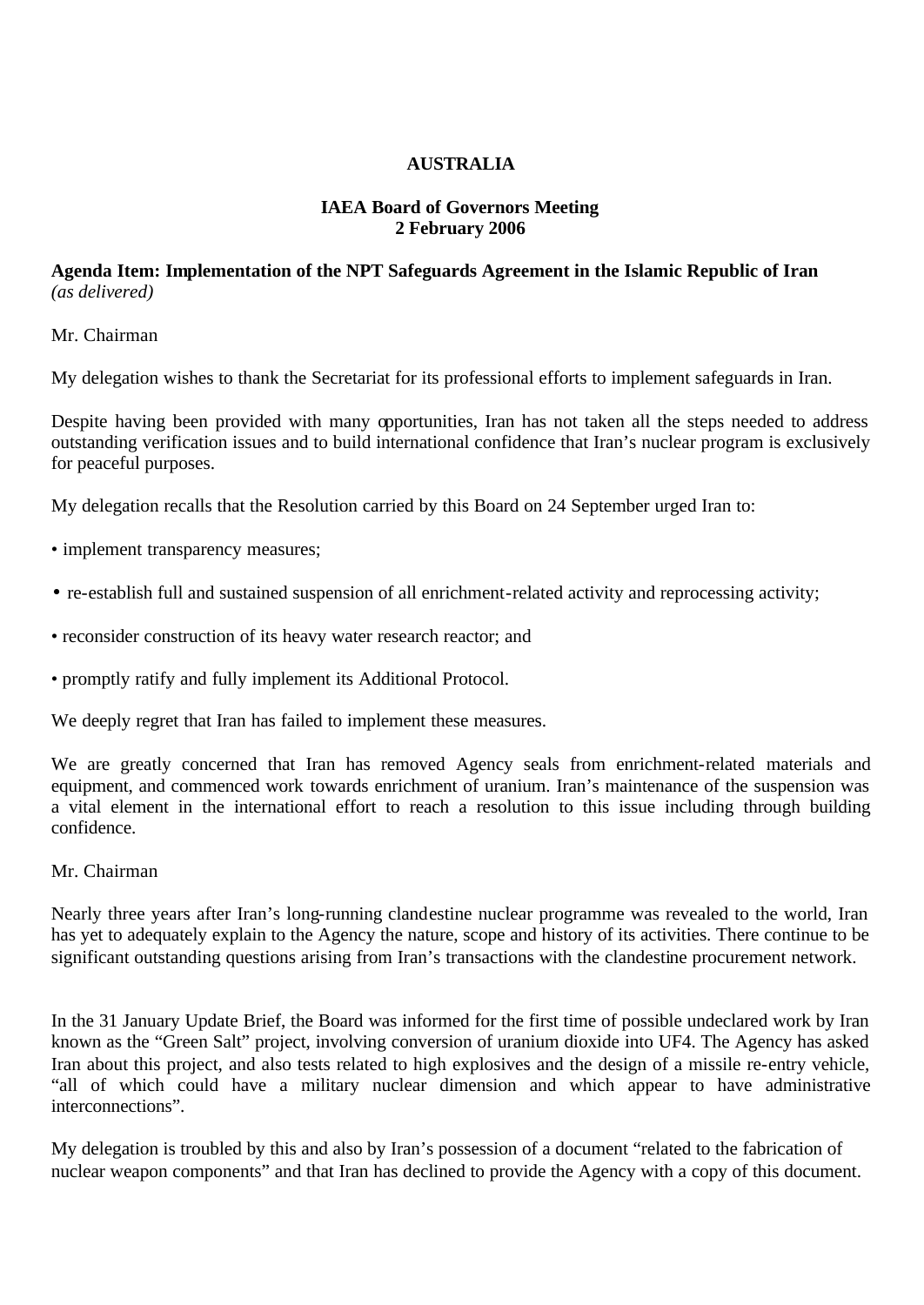Iran's responses to the Agency's questions are unsatisfactory. The Update Brief confirms that the Agency is far from resolving outstanding issues, and that Iran's cooperation continues to be inadequate.

### Mr. Chairman

My delegation recalls the Board's 24 September Resolution, which *inter alia* found Iran to be in noncompliance in the context of Article XlI.C of the Agency's Statute, when the Board decided to address at a later stage the nature of the report described in the Agency's Statute.

Australia considers that the time has come to report the matter to the United Nations Security Council.

Taking this action will not mean the end of diplomacy. The Statute recognises that the Security Council has a role to play in reinforcing the Agency and the Board.

Australia is not opposed to Iran's pursuit of peaceful nuclear energy. Australia also wants to develop our relations with Iran.

Australia has welcomed contributions by the E3 and the European Union, and the Russian Federation, to find a way forward for Iran. We consider Iran has the opportunity through these proposals to develop a civil nuclear power programme and at the same time restore trust and confidence.

We believe that Iran can resolve this situation, by: complying with Board resolutions; cooperating fully and immediately with the IAEA; taking up generous offers to support an exc lusively peaceful Iranian nuclear industry; and establishing international confidence through setting aside its sensitive fuel cycle ambitions.

Thank you Mr. Chairman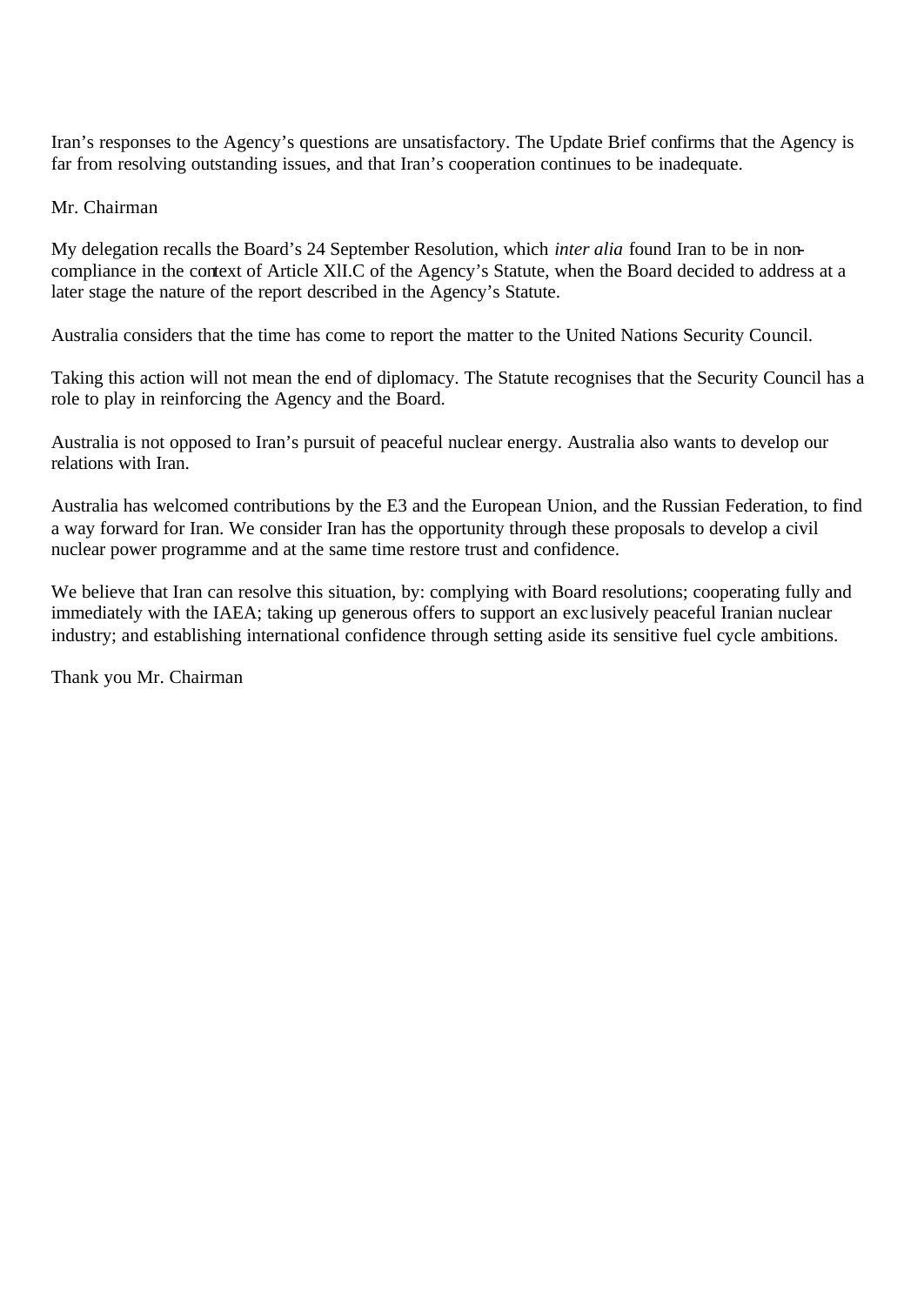#### IAEA Board of Governors C A N A D A

#### 2 February 2006

#### **The situation concerning the Iranian nuclear programme in light of the Agency's Statute, the implementation of the NPT Safeguards Agreement in the Islamic Republic of Iran and related Board resolutions**

#### Chairman,

I wish to thank the Deputy Director General for Safeguards for providing a written update brief to the Board and for his technical briefing on Wednesday. As Board members are aware, the situation concerning the Iranian nuclear programme has reached a critical juncture. We now have a resolution before us that will report this issue to the UN Security Council. It also clearly outlines the steps that Iran must take to restore international confidence in its nuclear programme, a process that the resolution notes will require an "extensive period" of time.

The Deputy Director General's factual update also underlines that, despite Iran's claims, many significant questions about the scope and nature of Iran's nuclear program remain unresolved. Several of these questions remain of deep concern, including, *inter alia,* the document that describes the casting, and machining of uranium metal into hemispherical forms, the histories of the P1 and P2 centrifuge programs, tests of high explosives, and inquiries the Agency has made regarding Iran's modifications of its intermediate range ballistic missiles. These outstanding questions continue to raise serious doubts about the peaceful nature of Iran's nuclear program.

Today, the Board should focus not on the issues just mentioned, but rather, on a much more fundamental issue — the credibility deficit Iran has created for itself and the lack of confidence in the scope and nature of Iran's nuclear activities that this deficit has produced. For nearly three years, the Agency has been investigating Iran's nuclear programme. In that time, it has uncovered undeclared nuclear sites and activities on numerous occasions. Iran's past failures to declare fully its nuclear facilities were termed a "policy of concealment" by the Director General. Both the Director General and this Board recognized these failures several years ago, but did not report Iran to the UN Security Council at that time, as is required by the IAEA Statute. Instead, the Board offered Iran an opportunity to rebuild its credibility through the EU3-Iran negotiation process and by full and transparent cooperation with the IAEA. These negotiations were premised on a set of confidence-building measures — one of which was a full suspension of all enrichment-related activities, including conversion and research and development.

On January 10, Iran made a choice. Iran was fully aware that discussions with the EU3, scheduled to resume only eight days thence, were premised on the continued suspension of enrichment research and development. Instead of taking the steps necessary for negotiations to resume, Iran unilaterally decided to resume enrichment-related research and development, and broke the seals on equipment and materials at three sites associated with its centrifuge enrichment programme. Iran, through its own decisions and actions, drove the discussions with the EU3 into an impasse. This was only the last in a series of steps by which Iran has progressively eroded its commitments.

In breaking its voluntary suspension on enrichment-related activities, Iran has always made recourse to the argument that it has, by Article IV of the Nuclear Non-Proliferation Treaty, the right to the peaceful use of nuclear energy. Nobody has denied Iran this right: the negotiated suspension in no way inhibited Iran's ability to have a civil nuclear program. However, like all rights, those in Article IV must be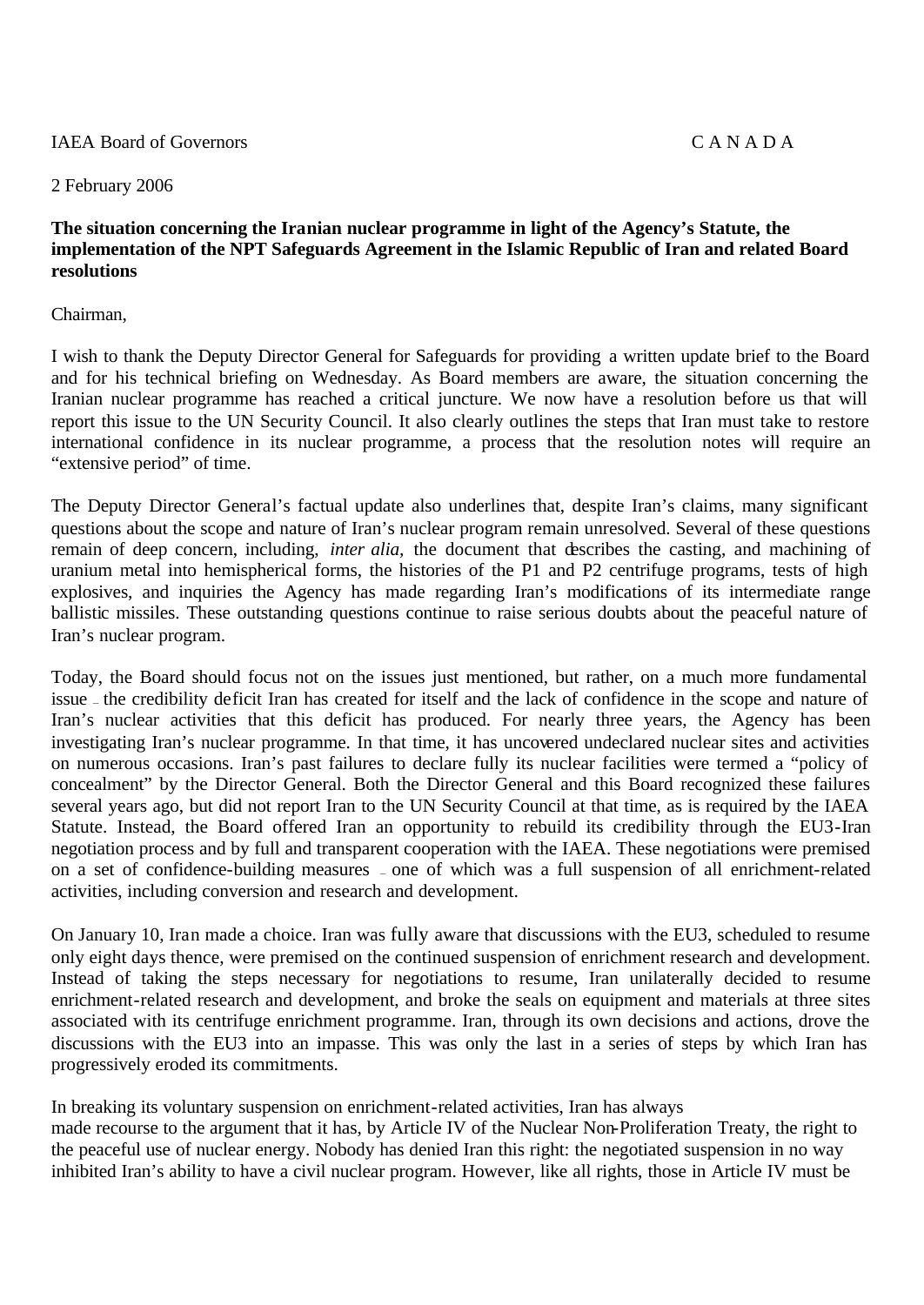seen in the context of obligations. Because of the confidence deficit Iran created for itself through its many past failures to meet its safeguards obligations, as embodied in Article III, we continue to urge Iran to heed the repeated calls of the Board and desist from the most sensitive parts of the fuel cycle until the trust of this Board — and the world

— is fully regained.

Now that the EU3-Iran talks are at an impasse — an impasse of Iran's own making — this Board must again take up the question of how it will address Iran's credibility deficit and the lack of confidence that we, collectively, have expressed about Iran's nuclear programme. The EU3, together with China, Russia and the United States, have agreed on a resolution that will see a report made to the UN Security Council. Canada fully backs such a report. It is time that the engagement of the UN Security Council be brought to bear on the issue of Iran's credibility. Over the past several years, Iran has played a game of "incremental brinksmanship" as it has continuously pushed forward with its nuclear programme, despite our lack of confidence.

A report to the Security Council should not end efforts to resolve the Iran nuclear issue diplomatically, nor should it remove the Iran nuclear issue from the IAEA. The Agency will continue to play a fundamental role in providing clarity with regard to the outstanding issues highlighted by the Director General. A report to the Security Council would, however, ensure that the forum responsible for international peace and security puts its weight behind the resolutions of this Board and the requests of the Director General in support of a comprehensive and durable diplomatic solution. While Iran's credibility must ultimately be rebuilt through its interactions with the IAEA, the rebuilding process will need to go above and beyond Iran's comprehensive safeguards agreement and additional protocol, which has yet to be ratified. Among other things, this process will need to include the cooperation and transparency measures requested by the Director General in his report of September 2, 2005. Since Iran has been given every opportunity to take these measures on a voluntary basis, and since at every opportunity it has decided not to, this Board is left with little choice but to report the matter to the Security Council.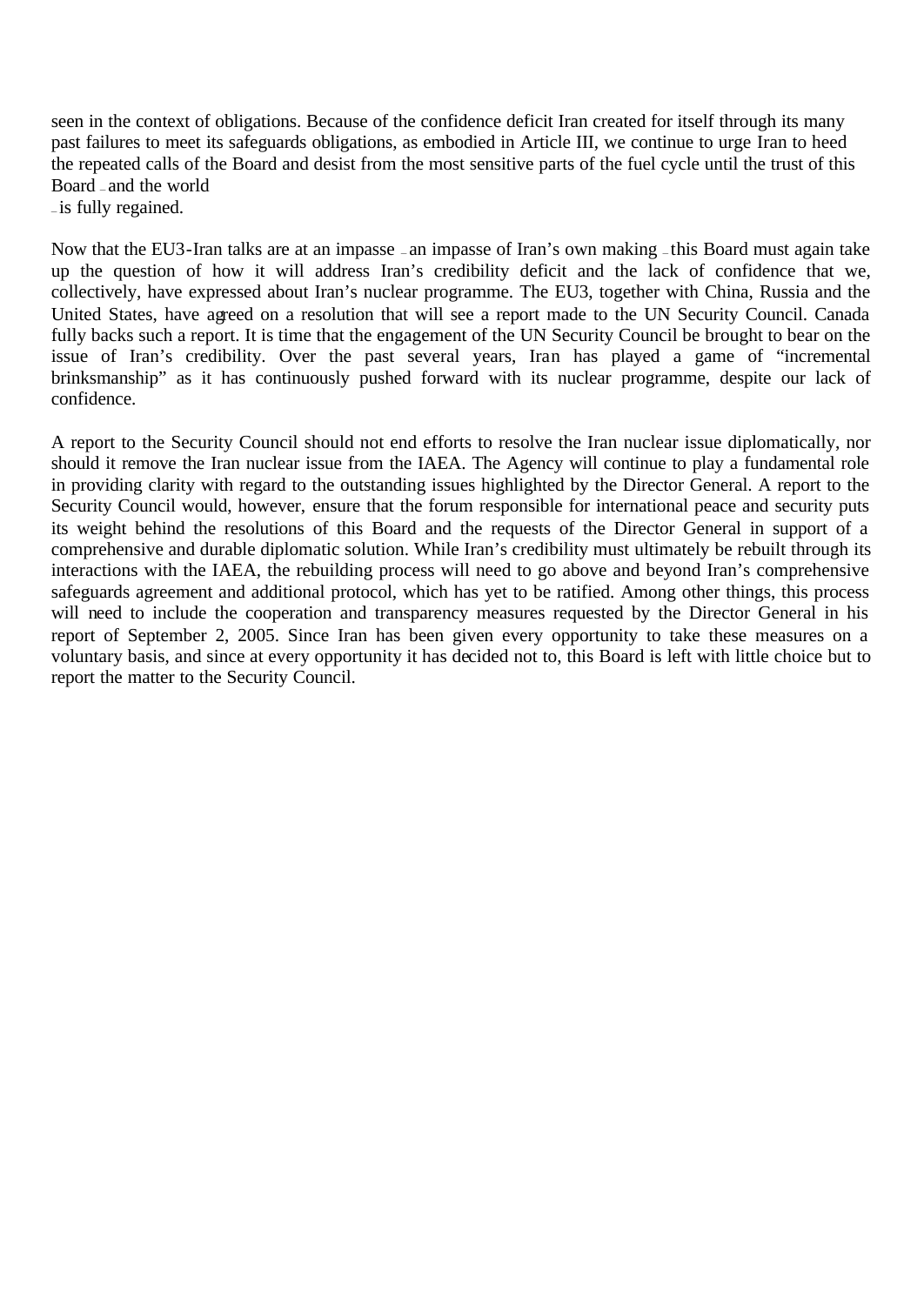# **STATEMENT BY THE GOVERNOR OF SINGAPORE,**

# **AMBASSADOR BURHAN GAFOOR**

### AT THE IAEA BOARD OF GOVERNORS, 2 FEB 2006

#### Mr. Chairman

 My delegation would like to thank the Deputy Director General for his update on the Implementation of the NPT Safeguards Agreement in the Islamic Republic of Iran. We note that the DDG's report has highlighted some positive aspect<sup>s</sup> of Iran's cooperation with the IAEA. The report has also raised some additional concerns and questions.

2 Mr. Chairman, we are disappointed with Iran's decision to resume nuclear research and development activities on 10 January 2006. The full and sustained voluntary suspension of all enrichment related and reprocessing activities was the central component of Iran's reassurances to the international community that its nuclear programme is purely for peaceful purposes. Unfortunately, Iran's decision to resume its R&D activities does not help to build international confidence in Iran's nuclear programme.

3 Since August 2005*,* the Board has repeatedly urged Iran to fully implement previous Board resolutions and to re-establish full and sustained suspension of all enrichment related and re-processing activities. Sadly, we are not in a situation where we can say that all previous Board resolutions have been implemented. It is therefore clear that we have reached a critical juncture in our deliberations.

4 This Board has a fundamental responsibility to preserve the credibility of the IAEA and the integrity of NPT. As a Board, we have to demonstrate our seriousness and commitment to fully implementing Board resolutions. We cannot shirk this responsibility.

Thank you, Mr. Chairman.

## **New Zealand statement on Iran**

#### Mr. Chairman

The best security for us all lies in the effective working of multilateral agreements and institutions. States must respect these.

#### Mr. Chairman

Iran has the right under the NPT to develop nuclear energy for peaceful purposes, in conformity with Article 2 of the Treaty. However, despite three years of investigations, the IAEA is as yet unable to provide assurances as to the peaceful nature of Iran's nuclear programme. The IAEA Board of Governors - part of the multilateral system - called on Iran to suspend uranium enrichment-related activities, in order to allow time for further investigations to take place. This was necessary in order to address the confidence deficit that exists in the international community about Iran's nuclear programme.

New Zealand has publicly stated its strong concern at the action taken by Iran in deciding to proceed with uranium enrichment-related activities despite the international community's request that it not do so at this time. We are deeply disappointed that Iran chose to ignore the request of the IAEA board.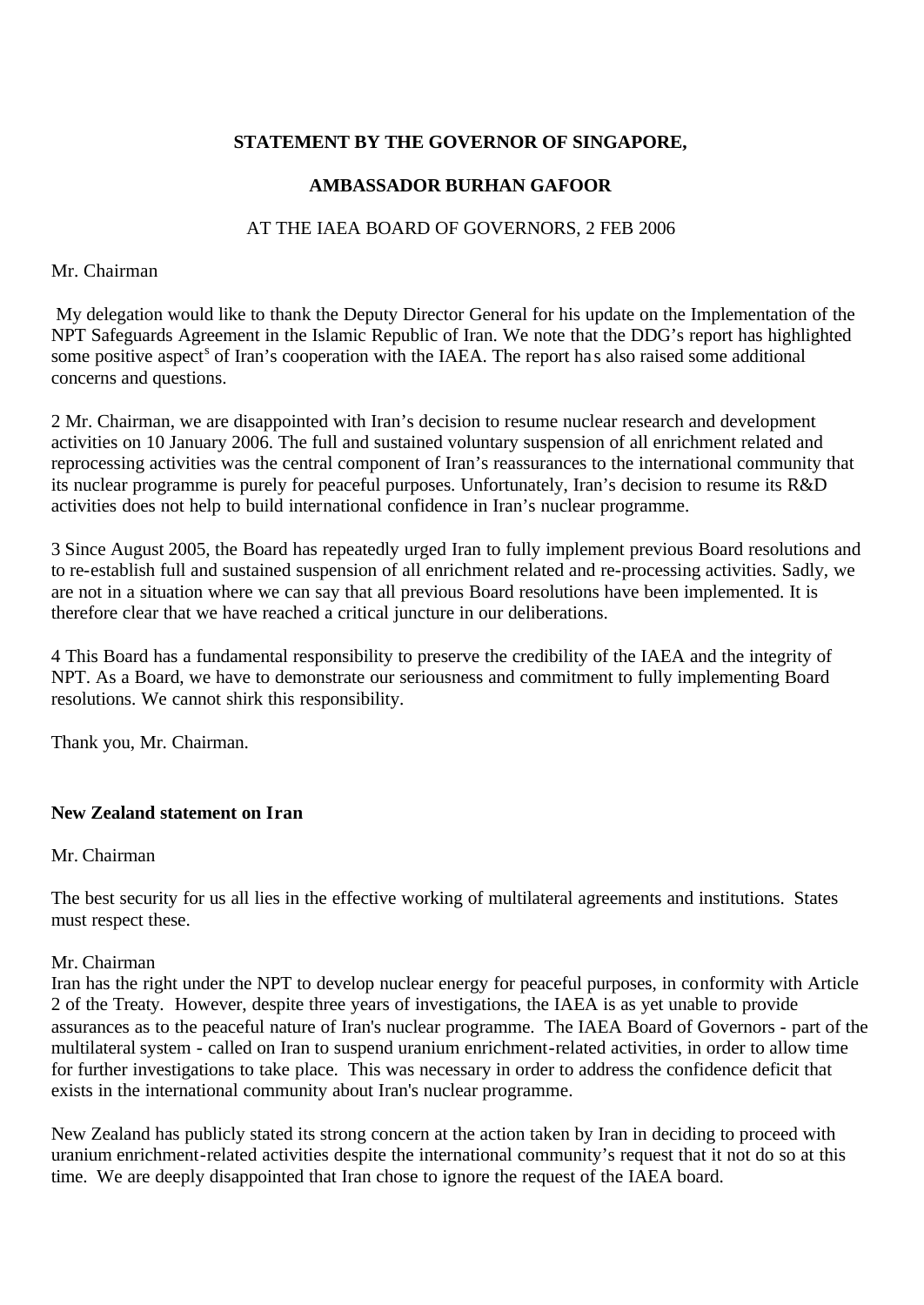#### Mr. Chairman

Given the confidence deficit which still exists and given that Iran has chosen not to comply with the resolutions of the IAEA Board, New Zealand supports the course of action proposed by the EU3 plus 3 in reporting this issue to the UN Security Council, another part of the multilateral system.

We urge Iran to cooperate fully with the IAEA in its efforts to verify the nature of Iran's nuclear programme. We also urge Iran to resume work towards a negotiated solution.

We hope Iran will now respond positively to the concern of the broader international community and act to restore international confidence in its nuclear activities.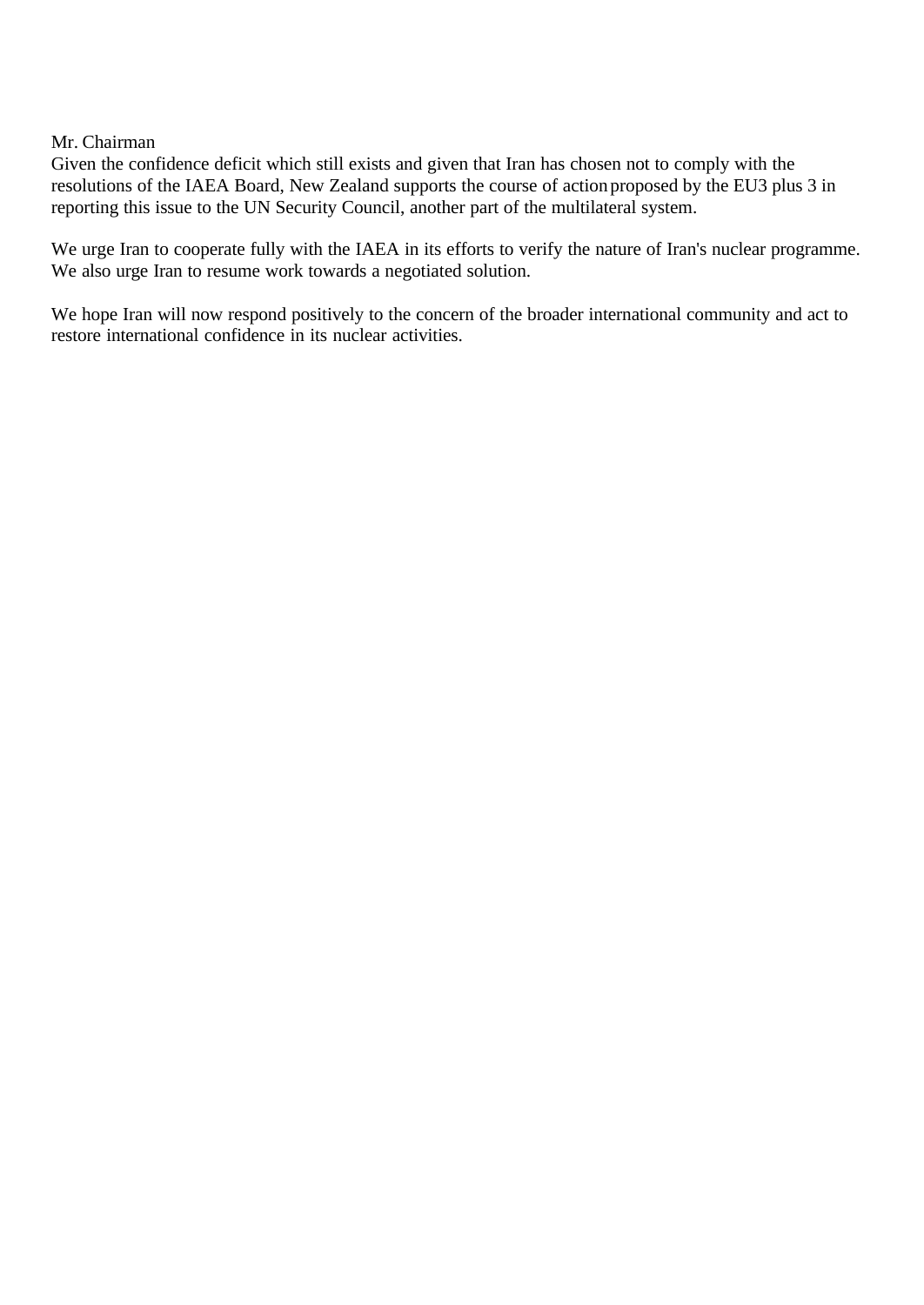#### **Norway**

# UTKAST TIL NORSK INNLEGG PA IAEAS EKSTRAORDINIERE STYREMØTE OM IRAN, 2.-3. FEBRUARY 2006

#### Mr. Chairman,

I would like to thank deputy Director General Heinonen for his introduction (and...). We appreciate his (their) impartiality and sound judgment. It provides an excellent basis for our discussion today.

We would also like to commend the Director General and his dedicated staff for their strong commitment to finding solutions to this issue. We fully support them in their endeavours.

More time is needed in order to attain full clarity regarding Iran's nuclear programme. We therefore need to intensify our efforts to solve this issue by diplomatic and political means.

We commend the EU3 and the Russian Federation for their efforts in this regard. Norway has supported and continues to support the constructive approach taken by the EU and as outlined in the EU statement today.

The IAEA has so far not been in a position to clarify important outstanding questions related to Iran's nuclear programme. Iran has clearly not demonstrated the required transparency. Recent developments have eroded the confidence of the international community even further.

We acknowledge Iran's right to use nuclear energy for peaceful purposes in accordance with Article IV of the Treaty on the Non-Proliferation of Nuclear Weapons. This right is of crucial importance and must be applied to all States Parties without discrimination and in conformity with Articles I and II of the NPT.

Norway immediately expressed its concern when the Iranian authorities started breaking UN seals at nuclear installations. These unilateral actions stand in stark contrast to the IAEA Board of Governors' resolutions over the last two years calling on Iran to suspend all enrichment-related and reprocessing activities. These actions have not contributed to restoring confidence in Iran's nuclear programme.

Norway has welcomed initiatives to facilitate supplies of nuclear fuel, such as the one proposed by the Russian Federation. We urge Iran to pursue consultations to develop an arrangement that would satisfy the international community's proliferation concerns and Iran's need for reliable supplies of nuclear fuel.

#### Mr. Chairman,

Let me reiterate that our aim is to reach a political and diplomatic solution where the IAEA plays a key role. To this end we must further strengthen the authority of the Agency.

Norway will therefore support a decision to report to the UN Security Council its decision regarding the steps Iran is required to take. By doing this, we are sending a clear and constructive message. At the same time this leaves the door open for a political solution.

We appeal to Iran to use the time between now and the next meeting of the Board in March actively and wisely. This is an opportunity for Iran to demonstrate willingness to offer full and constructive cooperation.

A new basis for a diplomatic solution should be formed within the framework of the IAEA.